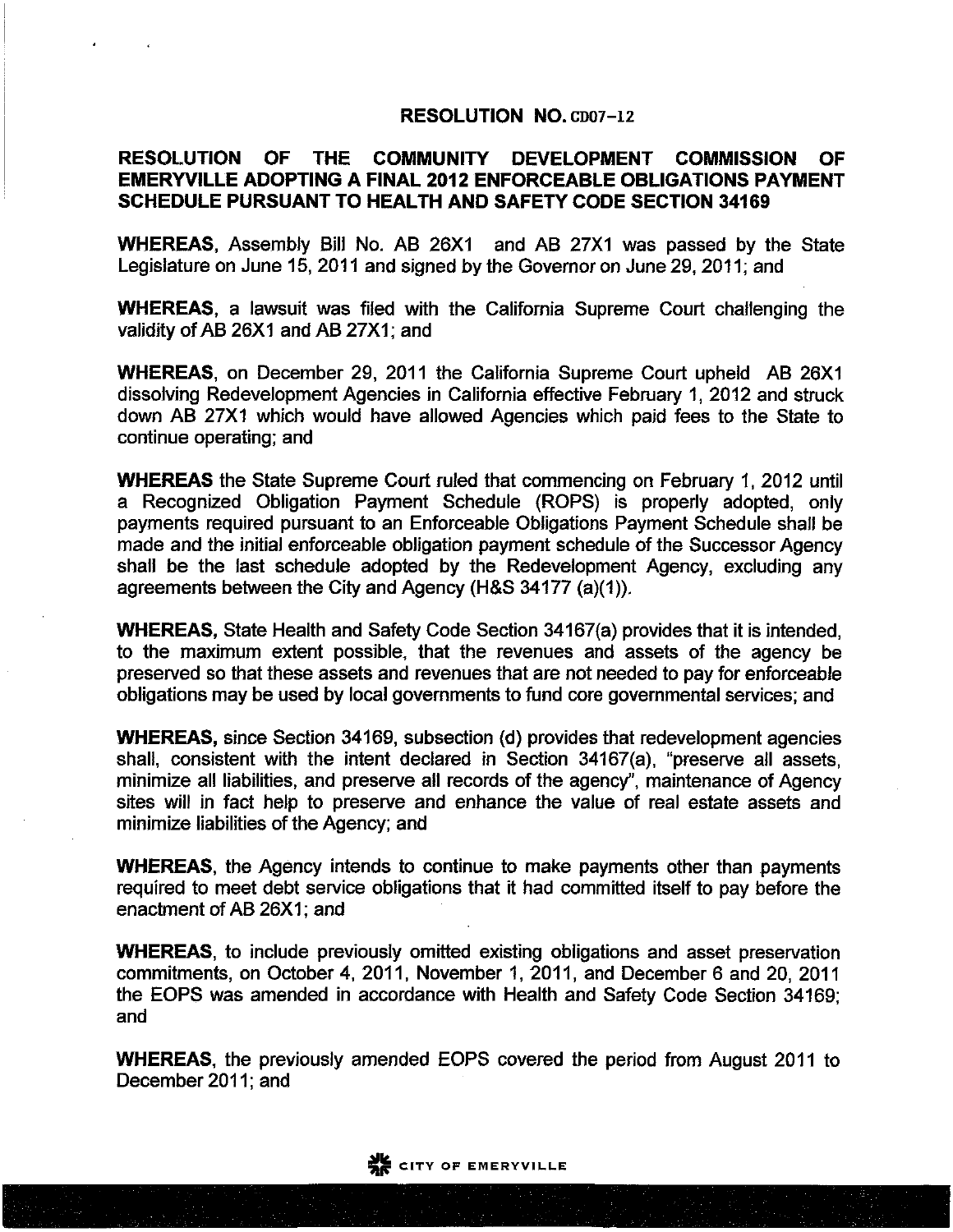Resolution: No.CD07-12 **CDCE Agenda** 2012 Enforceable Obligations Payment Schedule January 17, 2012 Page 2 of 2

WHEREAS, a Final EOPS is now needed to update existing obligations and to cover the period between January through June 2012; now there be it

RESOLVED, in accordance with Health and Safety Code Section 34169, the Community Development Commission of Emeryville adopts the Final 2012 Enforceable Obligations Payment Schedule attached to this resolution as Exhibit A.

**ADOPTED, by the Community Development Commission of Emeryville at a regular** meeting held Tuesday, January 17, 2012 by the following vote:

AYES: (5) Chair West, Vice Chair Brinkman and Commissioners Asher, Atkin & Davis

| NOES: (0)       | <b>None</b> | <b>ABSENT:</b><br>None    |  |
|-----------------|-------------|---------------------------|--|
| <b>EXCUSED:</b> | None        | <b>ABSTAINED:</b><br>None |  |
|                 |             | $\sim$                    |  |
|                 |             | <b>CHAIRPERSON</b>        |  |
|                 |             |                           |  |

**ATTEST:** 

**ETARY** 

**APPROVED AS TO FORM:** 

**COMMISSION GENERAL COUNSEL** 

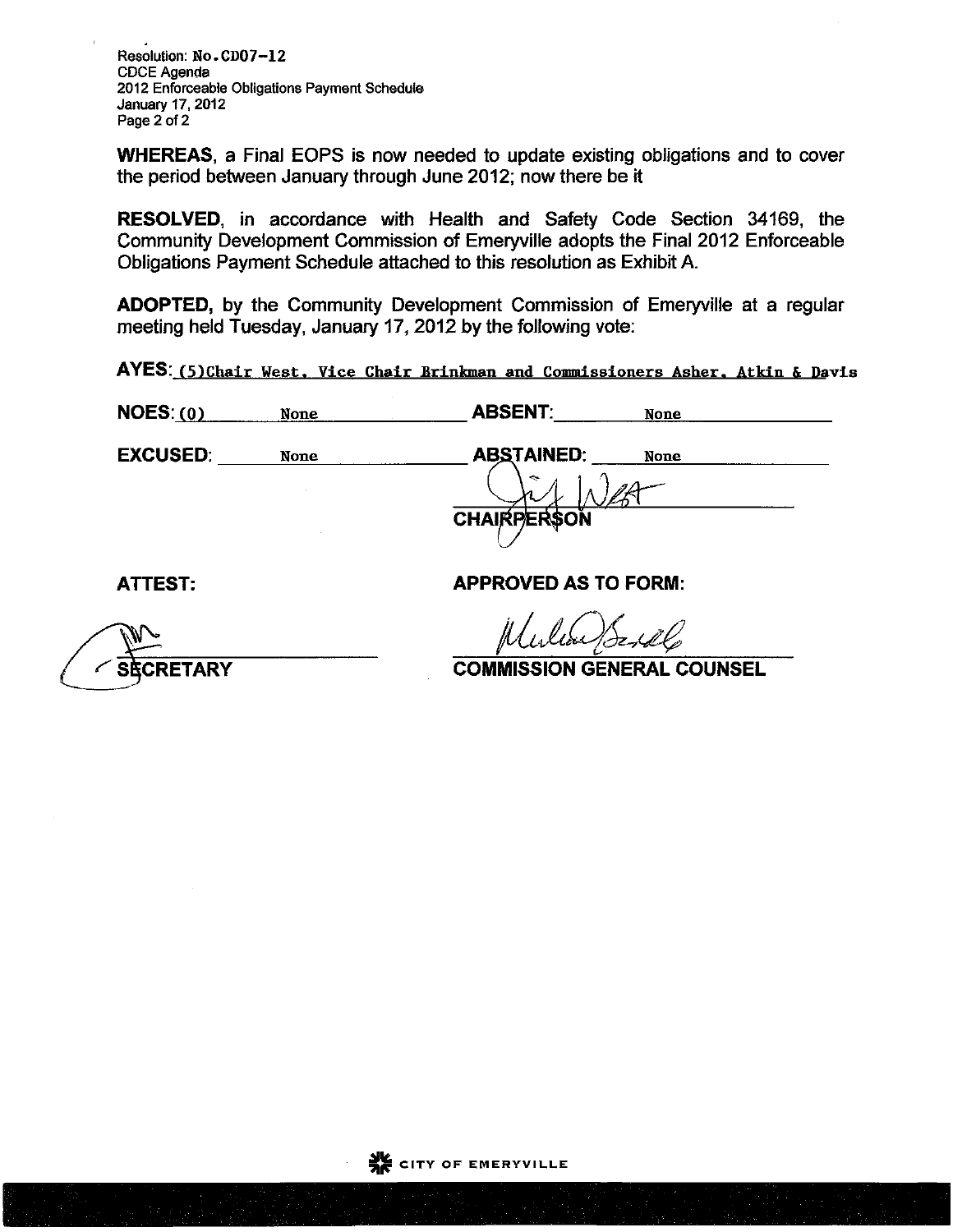| ent Agency<br>Name of Redevelopm                                                                                                                                                                                                                                                        | Emeryville Redevelopment Agency                                        |                                                    | ⋖<br>EXHIBIT                                                                                                     |                                                               |                                 |                                 |                                        |                                 |                                 | Page1                           | of 7 Pages                           |
|-----------------------------------------------------------------------------------------------------------------------------------------------------------------------------------------------------------------------------------------------------------------------------------------|------------------------------------------------------------------------|----------------------------------------------------|------------------------------------------------------------------------------------------------------------------|---------------------------------------------------------------|---------------------------------|---------------------------------|----------------------------------------|---------------------------------|---------------------------------|---------------------------------|--------------------------------------|
| Project Area(s)                                                                                                                                                                                                                                                                         | Emeryville & Shellmound Project Areas                                  |                                                    |                                                                                                                  |                                                               |                                 |                                 |                                        |                                 |                                 |                                 |                                      |
|                                                                                                                                                                                                                                                                                         |                                                                        |                                                    |                                                                                                                  |                                                               |                                 |                                 |                                        |                                 |                                 |                                 |                                      |
| 34169<br>and<br>167<br>January 17, 2012<br>Per AB 26 - Section 34                                                                                                                                                                                                                       |                                                                        |                                                    |                                                                                                                  |                                                               |                                 |                                 |                                        |                                 |                                 |                                 |                                      |
|                                                                                                                                                                                                                                                                                         |                                                                        |                                                    | <b>SCHEDULE</b><br>2012 FINAL ENFORCEABLE OBLIGATION PAYMENT                                                     |                                                               |                                 |                                 |                                        |                                 |                                 |                                 |                                      |
|                                                                                                                                                                                                                                                                                         |                                                                        |                                                    | Per AB 26 - Section 34167 and 34169 (*)                                                                          |                                                               |                                 |                                 |                                        |                                 |                                 |                                 |                                      |
|                                                                                                                                                                                                                                                                                         |                                                                        |                                                    |                                                                                                                  |                                                               |                                 |                                 |                                        |                                 |                                 |                                 |                                      |
| Project Name / Debt Obligation                                                                                                                                                                                                                                                          | Project                                                                | Payee                                              | Description                                                                                                      | Debt or Obligation -<br>December 31 2011<br>Total Outstanding |                                 |                                 | Payments by Month                      |                                 |                                 |                                 | Total Obligation for Period          |
|                                                                                                                                                                                                                                                                                         |                                                                        |                                                    |                                                                                                                  |                                                               | January                         | March<br>February               | April                                  | Vay                             | June                            |                                 |                                      |
|                                                                                                                                                                                                                                                                                         |                                                                        |                                                    |                                                                                                                  |                                                               |                                 |                                 |                                        |                                 |                                 |                                 |                                      |
| Lease Deposit                                                                                                                                                                                                                                                                           |                                                                        |                                                    | Lease Deposit                                                                                                    | \$16,500.00                                                   |                                 |                                 |                                        |                                 |                                 |                                 | \$0.00                               |
| OPA dated 10/19/410                                                                                                                                                                                                                                                                     | 64th and Christie<br>Demolition<br>,06                                 | Rockwood Christie<br>ГBD                           | Demo 1025 W. Mac and 3706 SPA<br>Affordable Housing Project                                                      | \$3,100,000.00<br>\$300,000.00                                | 8<br>\$416,666.67<br>\$Ó,       | 8<br>\$416,666.67<br>ဌ          | \$416,666.67<br>\$300,000.00<br>\$0.00 | \$416,666.67<br>81<br>\$Ó,      | g<br>\$416,666.67               | \$416,666.67                    | \$2,500,000.02<br>\$300,000.02       |
| Contract for services<br>Contract for services                                                                                                                                                                                                                                          | 3706 San Pablo                                                         | PG&E                                               | Reset Power at 3706 SPA for Billboard                                                                            | \$1,000.00                                                    | \$0.00                          | \$1,000.00                      |                                        |                                 | \$0.00                          | \$0.00<br>\$0.00<br>\$60.00     | \$1,000.00                           |
| 5 Contract for services                                                                                                                                                                                                                                                                 | 3706 San Pablo                                                         | National Const. Renta                              | Temp Pole at 3706 SPA-Billboard                                                                                  | \$2,180.00                                                    | \$60.00                         | \$60.00                         | \$60.00                                | \$0.00<br>\$60.00               | \$60.00                         |                                 | \$360.0                              |
| 6 Contract for services                                                                                                                                                                                                                                                                 | 3706 San Pablo                                                         | Kier @Wright                                       | ALTA survey 3706 SPA                                                                                             | \$13,425.00                                                   | \$0.00                          | \$0.00                          | \$13,425.00                            | \$0.00                          | \$0.00                          | \$0.00                          | \$13,425.00                          |
| Contract for services                                                                                                                                                                                                                                                                   | 3706 San Pablo                                                         | Jeffrey Thomas Ferrasci                            | Fencing at 3706 SPA                                                                                              | \$20,000.00                                                   | \$0.00                          | \$0.00                          | \$0.00                                 | \$0.00                          | \$0.00                          | \$0.00<br>\$2,880.00<br>\$0.00  | \$0.00                               |
|                                                                                                                                                                                                                                                                                         | 3706 San Pablo<br>3706 San Pablo Avenue                                | Peralta Service Corp<br>RGA Environmental          | Monitoring of HazWaste 3706 Demo<br>Maintenance at 3706 SPA                                                      | \$60,000.00                                                   | \$2,880.00                      | \$2,880.00                      | \$2,880.00                             | \$2,880.00<br>\$11,750.00       | \$2,880.00                      |                                 |                                      |
| Public Improvements Reimbursement<br>8 Contract for services<br>9 Contract for Services<br>10 Amended and Restated                                                                                                                                                                      | 48th St Community Garden                                               | City of Emeryville                                 | ovements<br>Costs to remediate site soils and construct impr                                                     | \$120,000.00                                                  |                                 |                                 |                                        |                                 |                                 |                                 | \$17,280.00<br>\$11,750.00<br>\$0.00 |
| $\left(1\right)$<br>Agreement (Feb 15, 20                                                                                                                                                                                                                                               |                                                                        |                                                    |                                                                                                                  |                                                               |                                 |                                 |                                        |                                 |                                 |                                 |                                      |
| 11 Contract for services                                                                                                                                                                                                                                                                | 48th St Garden                                                         | Aquatierra Assoc/Weiss                             | 1042 48th St Garden                                                                                              | \$5,777.97                                                    | \$1,925.99                      | \$1,925.99                      | \$1,925.99                             | $\frac{50.00}{50.00}$           | \$0.00                          | $\frac{50.00}{50.00}$           | \$5,777.97<br>\$4,500.00             |
| 12 Contract for services                                                                                                                                                                                                                                                                | 48th St Garden                                                         | Misael Diaz                                        | 48th St Community Garden Retaining Walls                                                                         | \$4,500.00                                                    | \$0.00                          | \$0.00                          | \$0.00                                 |                                 | \$4,500.00                      |                                 |                                      |
| 13 Promissory Note - 11/08/2011                                                                                                                                                                                                                                                         | 5890/5900 Christie Avenue Housing                                      | Franchise Tax Board - Flynn Note                   | Christie Ave Acquisition Agreement                                                                               | \$144,333.57                                                  |                                 |                                 |                                        |                                 |                                 |                                 | \$0.00                               |
| 14 Promissory Note - 11/08/2011<br>15 Promissory Note - 11/08/2011                                                                                                                                                                                                                      | 5890/5900 Christie Avenue Housing<br>5890/5900 Christie Avenue Housing | Charles & Elizabeth Leone<br>Miriam Flynn          | Christie Ave Acquisition Agreement<br>Christie Ave Acquisition Agreement                                         | \$4,330,007.07<br>\$4,681,341.33                              | \$0.00                          | \$0.00                          | \$0.00                                 | \$0.00                          | \$0.00                          | $$0.00$<br>$$0.00$              | $rac{80.00}{$0.00}$                  |
| 16 Contract for services                                                                                                                                                                                                                                                                | Adeline Properties                                                     | Arthur Young                                       | 3602 Adeline/1122 36th Debris removal                                                                            | \$4,650.00                                                    |                                 | \$150.00                        | \$150.00                               |                                 | \$150.00                        | 00.0048                         | 000008                               |
| 17 Contract for services                                                                                                                                                                                                                                                                | Ambassador                                                             | National Const. Rental                             | Temp Pole at Ambassador-Billboard                                                                                | \$870.78                                                      | \$150.00                        | \$37.86                         | \$37.86                                | \$150.00                        |                                 |                                 | \$151.44                             |
| 18 Contract for services                                                                                                                                                                                                                                                                | Ambassador                                                             | Peralta Service Corp                               | Ambassador Site Maintenance                                                                                      | \$10,665.00                                                   | \$1,200.00                      | \$1,200.00                      | \$1,200.00                             |                                 |                                 |                                 | \$3,600.00                           |
| 19 Contract for Services                                                                                                                                                                                                                                                                | Ambassador                                                             | Fugro                                              | Well Removal from Ambassado                                                                                      | \$11,000.00<br>\$12,495.00<br>\$45,000.00                     |                                 |                                 |                                        |                                 |                                 |                                 | \$0.00                               |
| 20 Contract for services<br>21 Contract for services                                                                                                                                                                                                                                    | Ambassador                                                             | Robert Haun                                        | <b>Construction Services</b>                                                                                     |                                                               | \$1,000.00                      | \$3,000.00<br>\$45,000.00       | \$3,000.00                             | 00.008'4\$                      | 00'008'1\$                      | \$1,895.00                      | \$12,495.00<br>\$45,000.00           |
|                                                                                                                                                                                                                                                                                         | Ambassador                                                             | Construction<br>Segue (                            | <b>Bilboard Foundation Removal</b>                                                                               |                                                               |                                 |                                 |                                        |                                 |                                 |                                 |                                      |
| 22 Contract for Services<br>23 DDA                                                                                                                                                                                                                                                      | Ambassador<br>Ambassador                                               | Resources for Community Development<br>Robert Haun | Ambassador Laundry Project                                                                                       | \$11,466,109.93<br>\$75,000.00                                | \$1,833,346.32                  | \$1,833,346.32                  | \$4,833,346.32                         | \$3,500.00<br>\$1,833,346.32    | \$3,500.00<br>\$1,833,346.32    | \$3,500.00<br>\$1,833,346.32    | \$15,000.00<br>\$11,000,077.92       |
|                                                                                                                                                                                                                                                                                         |                                                                        |                                                    |                                                                                                                  |                                                               |                                 |                                 |                                        |                                 |                                 |                                 |                                      |
|                                                                                                                                                                                                                                                                                         | Amtrak Station                                                         | Wareham                                            | Amtrak Lease payment to property owner                                                                           |                                                               | \$13,745.17                     | \$13,745.17                     | \$13,745.17                            | \$13,745.17                     | \$13,745.17                     | \$13,745.17                     |                                      |
| Passenger Station Lease/Purchase<br>24 Lease<br>25<br>26 Amended and Restated                                                                                                                                                                                                           | Amtrak Station<br>Amtrak Station                                       | Wareham<br>National Railroad Passenger Corp        | oon termination<br>Obligation to purchase upon termination<br>Sublease of Amtrak station - obligation to sell up | \$1,119,332.00<br>\$1.00<br>\$0.00                            |                                 |                                 |                                        |                                 |                                 |                                 | \$82,471.02<br>\$0.00<br>\$0.00      |
|                                                                                                                                                                                                                                                                                         |                                                                        |                                                    |                                                                                                                  |                                                               |                                 |                                 |                                        |                                 |                                 |                                 |                                      |
| Public Improvements Reimbursement<br>Agreement (Feb 15, 2011)<br>27 Amended and Restated                                                                                                                                                                                                | Art & Cultural Center                                                  |                                                    |                                                                                                                  | \$2,396,892.00                                                |                                 |                                 |                                        |                                 |                                 |                                 | \$0.00                               |
|                                                                                                                                                                                                                                                                                         | Arts Center                                                            | PG&E                                               | Art Center -Power                                                                                                |                                                               |                                 |                                 |                                        |                                 |                                 |                                 |                                      |
| 28 Building Holding Costs<br>29 Building Holding Costs<br>30 Building Holding Costs<br>31 Building Holding Costs                                                                                                                                                                        | Center<br>Arts                                                         | Sonitrol                                           |                                                                                                                  | \$390.00<br>\$1,920.00<br>\$2,130.00<br>\$4,320.00            | \$65.00<br>\$186.67<br>\$150.00 | \$65.00<br>\$186.67<br>\$150.00 | \$186.67<br>\$186.67<br>\$150.00       | \$65.00<br>\$186.67<br>\$150.00 | \$65.00<br>\$186.67<br>\$150.00 | \$65.00<br>\$186.67<br>\$150.00 | \$390.00<br>\$1,120.02<br>\$900.00   |
|                                                                                                                                                                                                                                                                                         | Arts Center                                                            | Peralta                                            | Art Center-Phone lines<br>Art Center -Weed abatemment/Clean-Up                                                   |                                                               |                                 |                                 |                                        |                                 |                                 |                                 |                                      |
|                                                                                                                                                                                                                                                                                         | Arts Center                                                            | EBMUD                                              | Art Center - Water                                                                                               |                                                               | \$420.00                        | \$420.00                        | \$420.00                               | \$420.00                        | \$420.0                         | \$420.00                        | \$2,520.00                           |
| <b>Totals - This Page</b>                                                                                                                                                                                                                                                               |                                                                        |                                                    |                                                                                                                  | \$27,961,590.65                                               | \$2,271,833.68                  | \$2,319,833.68                  | \$2,591,758.68                         | \$2,284,757.69                  | \$2,277,469.83                  | \$2,273,064.83                  | \$14,018,718.39                      |
| Totals - Page 2                                                                                                                                                                                                                                                                         |                                                                        |                                                    |                                                                                                                  | \$39,845,100.95                                               | \$526,951.13                    | \$352,862.61                    | \$414,797.61                           | \$269,558.44                    | \$818,238.44                    | \$1,932,308.44                  | \$4,314,716.67                       |
|                                                                                                                                                                                                                                                                                         |                                                                        |                                                    |                                                                                                                  |                                                               |                                 |                                 |                                        |                                 |                                 | \$47,333.44                     |                                      |
| Totals - Page 3                                                                                                                                                                                                                                                                         |                                                                        |                                                    |                                                                                                                  | \$272,651,846.32                                              | \$696,808.66                    | \$156,328.32                    | \$4,198,200.27                         | \$71,993.44                     | \$47,723.04                     |                                 | \$5,218,387.17                       |
| Totals - Page 4                                                                                                                                                                                                                                                                         |                                                                        |                                                    |                                                                                                                  | \$86,414,118.81                                               | \$1,137,126.29                  | \$20,211.21                     | \$971,856.95                           | \$260,016.21                    | \$41,211.21                     | \$805,109.21                    | \$3,235,531.08                       |
| Totals - Page 5                                                                                                                                                                                                                                                                         |                                                                        |                                                    |                                                                                                                  | \$322,389.67                                                  | \$234,218.54                    | \$16,785.41                     | \$11,285.41                            | \$4,645.67                      | \$116.67                        | \$116.67                        | \$267,168.36                         |
| Totals - Page 6                                                                                                                                                                                                                                                                         |                                                                        |                                                    |                                                                                                                  | \$15,930,247.92                                               | \$445,261.77                    | \$19,223.82                     | \$23,480.41                            | \$32,223.82                     | \$19,223.82                     | \$19,223.82                     | \$558,637.46                         |
| Totals - Other Obligations                                                                                                                                                                                                                                                              |                                                                        |                                                    |                                                                                                                  | \$6,929,537.12                                                | \$1,843,070.34                  | \$0.00                          | \$0.00                                 | \$0.00                          | \$0.00                          | \$0.00                          | \$1,843,070.34                       |
| 5<br>Grand total - All Pag                                                                                                                                                                                                                                                              |                                                                        |                                                    |                                                                                                                  | \$450,054,831.44                                              | \$7,155,270.41                  | \$2,885,245.05                  | \$8,211,379.33                         | \$2,923,195.27                  | \$3,203,983.01                  | \$5,077,156.41                  | \$29,456,229.47                      |
|                                                                                                                                                                                                                                                                                         |                                                                        |                                                    |                                                                                                                  |                                                               |                                 |                                 |                                        |                                 |                                 |                                 |                                      |
| This Enforceable Obligation Payment Schedule (EOPS) is to be adopted by the redevelopment agency no later than February 1, 2012. It is valid through 6/30/12. It is the basis for the<br>Recognized Obligation Payment Schedule (ROPS), which must be prepared by the Successor Agency. |                                                                        |                                                    |                                                                                                                  |                                                               |                                 |                                 |                                        |                                 |                                 |                                 |                                      |
|                                                                                                                                                                                                                                                                                         |                                                                        |                                                    |                                                                                                                  |                                                               |                                 |                                 |                                        |                                 |                                 |                                 |                                      |
|                                                                                                                                                                                                                                                                                         |                                                                        |                                                    |                                                                                                                  |                                                               |                                 |                                 |                                        |                                 |                                 |                                 |                                      |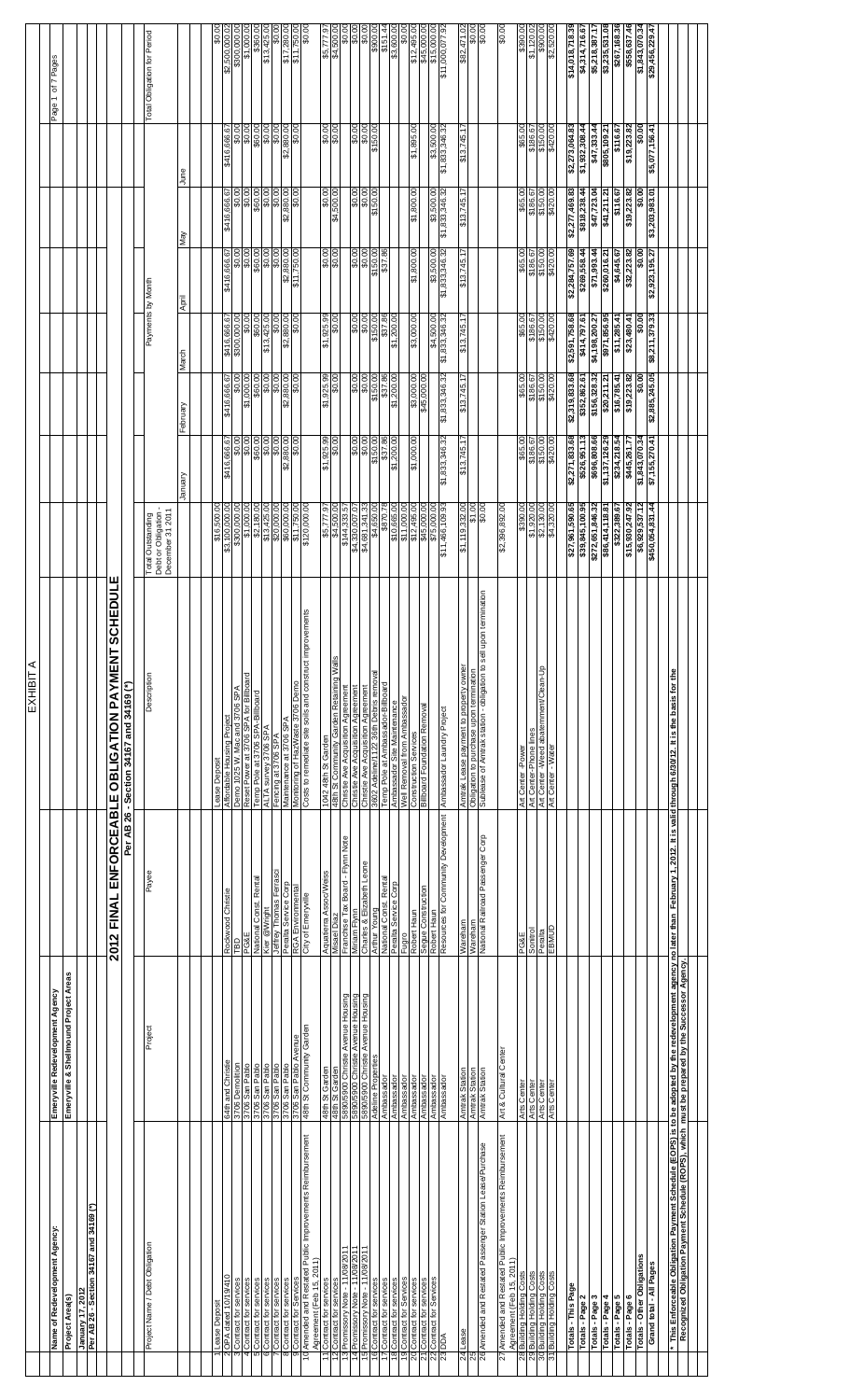| Name of Redevelopment Agency:                                                                                                                       | Emeryville Redevelopment Agency                                                                                                                                                                                                   |                                                                                            |                                                                                                                                                                                                                                         |                                                                                                                                                                                                                      |                                                              |                                                                                                                                                                                                                                                                    |                                                                                  |                                                                                            |                                                                                                                                                                                | Page 2                                                                                                                                                                                                                                                                                                                                                                             | of 7 Pages                                                                                                                                                                                                                                                                                                                                                                                              |
|-----------------------------------------------------------------------------------------------------------------------------------------------------|-----------------------------------------------------------------------------------------------------------------------------------------------------------------------------------------------------------------------------------|--------------------------------------------------------------------------------------------|-----------------------------------------------------------------------------------------------------------------------------------------------------------------------------------------------------------------------------------------|----------------------------------------------------------------------------------------------------------------------------------------------------------------------------------------------------------------------|--------------------------------------------------------------|--------------------------------------------------------------------------------------------------------------------------------------------------------------------------------------------------------------------------------------------------------------------|----------------------------------------------------------------------------------|--------------------------------------------------------------------------------------------|--------------------------------------------------------------------------------------------------------------------------------------------------------------------------------|------------------------------------------------------------------------------------------------------------------------------------------------------------------------------------------------------------------------------------------------------------------------------------------------------------------------------------------------------------------------------------|---------------------------------------------------------------------------------------------------------------------------------------------------------------------------------------------------------------------------------------------------------------------------------------------------------------------------------------------------------------------------------------------------------|
| Project Area(s)                                                                                                                                     | Emeryville & Shellmound Project Areas                                                                                                                                                                                             |                                                                                            |                                                                                                                                                                                                                                         |                                                                                                                                                                                                                      |                                                              |                                                                                                                                                                                                                                                                    |                                                                                  |                                                                                            |                                                                                                                                                                                |                                                                                                                                                                                                                                                                                                                                                                                    |                                                                                                                                                                                                                                                                                                                                                                                                         |
| <b>January 17, 2012</b><br>Per AB 26 - Section 34167                                                                                                |                                                                                                                                                                                                                                   |                                                                                            |                                                                                                                                                                                                                                         |                                                                                                                                                                                                                      |                                                              |                                                                                                                                                                                                                                                                    |                                                                                  |                                                                                            |                                                                                                                                                                                |                                                                                                                                                                                                                                                                                                                                                                                    |                                                                                                                                                                                                                                                                                                                                                                                                         |
| and 34169 (*)                                                                                                                                       |                                                                                                                                                                                                                                   |                                                                                            |                                                                                                                                                                                                                                         |                                                                                                                                                                                                                      |                                                              |                                                                                                                                                                                                                                                                    |                                                                                  |                                                                                            |                                                                                                                                                                                |                                                                                                                                                                                                                                                                                                                                                                                    |                                                                                                                                                                                                                                                                                                                                                                                                         |
|                                                                                                                                                     |                                                                                                                                                                                                                                   |                                                                                            |                                                                                                                                                                                                                                         |                                                                                                                                                                                                                      |                                                              |                                                                                                                                                                                                                                                                    | Mont                                                                             |                                                                                            |                                                                                                                                                                                |                                                                                                                                                                                                                                                                                                                                                                                    |                                                                                                                                                                                                                                                                                                                                                                                                         |
| Project Name / Debt Obligation                                                                                                                      | Project                                                                                                                                                                                                                           | Payee                                                                                      | Description                                                                                                                                                                                                                             | Total Outstanding<br>Debt or Obligation -<br>December 31 2011                                                                                                                                                        | Vienual                                                      | February                                                                                                                                                                                                                                                           | April<br>Payments by <b>f</b><br>March                                           | VaN                                                                                        | June                                                                                                                                                                           |                                                                                                                                                                                                                                                                                                                                                                                    | Total Obligation for Period                                                                                                                                                                                                                                                                                                                                                                             |
|                                                                                                                                                     |                                                                                                                                                                                                                                   | Гā                                                                                         |                                                                                                                                                                                                                                         | <b>S67</b>                                                                                                                                                                                                           | 12.50<br>$\overline{\$}$                                     | \$612.                                                                                                                                                                                                                                                             | l S                                                                              | GO <sub>1</sub>                                                                            |                                                                                                                                                                                |                                                                                                                                                                                                                                                                                                                                                                                    | ,675.<br>အိ                                                                                                                                                                                                                                                                                                                                                                                             |
| <b>Building Holding Costs</b><br>contract                                                                                                           | Arts Center                                                                                                                                                                                                                       | AMS Planning & Research                                                                    | ίē<br>Art Center-Alarm<br><b>Business Plan</b>                                                                                                                                                                                          | Z.<br>49                                                                                                                                                                                                             |                                                              |                                                                                                                                                                                                                                                                    | \$612.                                                                           | \$612.                                                                                     | \$612                                                                                                                                                                          | \$612                                                                                                                                                                                                                                                                                                                                                                              |                                                                                                                                                                                                                                                                                                                                                                                                         |
| ontract for services<br>ч∣ಣ                                                                                                                         | Arts Center<br>Arts Center<br>Arts Center<br>Bay Street                                                                                                                                                                           | Robert Haur                                                                                | view-Art Center<br>review Arts Center<br>Pre Construction r<br>PBID - Arts Center                                                                                                                                                       |                                                                                                                                                                                                                      | \$0.00                                                       |                                                                                                                                                                                                                                                                    | S.<br>ន្ធ                                                                        | \$0.00                                                                                     | \$0.00                                                                                                                                                                         | \$0.00                                                                                                                                                                                                                                                                                                                                                                             |                                                                                                                                                                                                                                                                                                                                                                                                         |
| Contract for services<br><b>DBG</b>                                                                                                                 |                                                                                                                                                                                                                                   |                                                                                            |                                                                                                                                                                                                                                         |                                                                                                                                                                                                                      |                                                              | $\begin{array}{c} 80.00 \\ 839,785.00 \\ 81,293.85 \\ 82,608.00 \end{array}$                                                                                                                                                                                       |                                                                                  |                                                                                            |                                                                                                                                                                                |                                                                                                                                                                                                                                                                                                                                                                                    |                                                                                                                                                                                                                                                                                                                                                                                                         |
| Contract for services<br>ERN Deposit<br>$\mathbf 6$                                                                                                 | Bay Street<br>Bay Street<br>Site B Rede                                                                                                                                                                                           | City or ⊑nnory<br> Watry Design<br> Fieldman Rolapp & Assoc_<br>  Fieldman Rolapp & Assoc_ | Parking Costs - Bay St Phase II<br>Bay Street Parking Svcs<br>ERN Deposi                                                                                                                                                                | $\begin{tabular}{ c c } \hline $818,500,000 \\\hline $818,971,000 \\\hline $83,785,000 \\\hline $83,775,610 \\\hline $82,7447,898 \\\hline $823,1447,898 \\\hline $820,0000,000 \\\hline $82,000,0000 \end{tabular}$ | \$1,293.85<br>\$2,608.00                                     |                                                                                                                                                                                                                                                                    | % 8<br>\$1,293.8                                                                 | ,293.85<br>원 영                                                                             | $rac{00}{98}$<br>\$1,293.<br>\$2,608.                                                                                                                                          | \$1,293.85<br>\$2,608.00                                                                                                                                                                                                                                                                                                                                                           | $\begin{array}{ l l l } \hline & 80.00\\ \hline & 80.00\\ \hline & 80.785.00\\ \hline & 87.763.10\\ \hline & 815.648.00\\ \hline & 80.00\\ \hline & 80.00\\ \hline & 80.00\\ \hline & 80.00\\ \hline \end{array}$                                                                                                                                                                                       |
| Exclusive Right ot Negotiate Agreement<br>$\infty$ $\infty$                                                                                         | avelopment                                                                                                                                                                                                                        | Madison Bay Street LLC<br>Madison Bay Street LLC                                           | Obligation to Negotiate Dispsition of Site B Properties                                                                                                                                                                                 |                                                                                                                                                                                                                      |                                                              |                                                                                                                                                                                                                                                                    |                                                                                  |                                                                                            |                                                                                                                                                                                |                                                                                                                                                                                                                                                                                                                                                                                    |                                                                                                                                                                                                                                                                                                                                                                                                         |
|                                                                                                                                                     | Bay Street Site A Hotel Development                                                                                                                                                                                               |                                                                                            |                                                                                                                                                                                                                                         |                                                                                                                                                                                                                      |                                                              |                                                                                                                                                                                                                                                                    |                                                                                  |                                                                                            | \$71,537.00                                                                                                                                                                    |                                                                                                                                                                                                                                                                                                                                                                                    |                                                                                                                                                                                                                                                                                                                                                                                                         |
| Disposition and Development Agreement - Option<br>to Acquire Hotel Parcel<br>10 Acquire Hotel Parcel<br>212) - Long Term Risk Management Plan<br>\$ | Bay Street Site A Groundwater Remediation/Monitoring                                                                                                                                                                              | Madison Bay Street LLC                                                                     | Agency option to acquire hotel parcel upon certain conditions<br>precedentle for costs of grouondwater monitoring and<br>temediation as between Agency and Bay Street Partners<br>fernediation as between Agency and Bay Street Partner | \$0.00                                                                                                                                                                                                               |                                                              |                                                                                                                                                                                                                                                                    |                                                                                  |                                                                                            |                                                                                                                                                                                |                                                                                                                                                                                                                                                                                                                                                                                    | \$0.00                                                                                                                                                                                                                                                                                                                                                                                                  |
| Professional Services Agreement<br>H,                                                                                                               | Bay Street Site A Groundwater Remediation/Monitoring Erler & Kalinowski (EKI)                                                                                                                                                     |                                                                                            | ineer re on-going groundwater monitoring<br>nvironmental eng                                                                                                                                                                            | \$507,668.09                                                                                                                                                                                                         | \$2,500.00                                                   | \$2,500.00                                                                                                                                                                                                                                                         | \$2,500.00                                                                       | \$2,500.00                                                                                 | \$5,000.00                                                                                                                                                                     | \$5,000.00                                                                                                                                                                                                                                                                                                                                                                         | \$20,000.00                                                                                                                                                                                                                                                                                                                                                                                             |
| Settlernent Agreement & Order (Feb 23, 2001) -<br>Agency v Elementis; US District Ct, Case No. C99-<br>03719 WHA<br>$\overline{2}$                  | Bay Street Site A Groundwater Remediation/Monitoring Sherwin Williams                                                                                                                                                             |                                                                                            | Groundwater Monitoring/Remediation<br>at Bay Street/Site A<br>Reimbursement of Groundwater Mo<br>Costs w/credit for sums paid to EKI                                                                                                    | 507,668.09 w credit<br>for sums paid to EKI;<br>5% of all costs paid                                                                                                                                                 | \$0.00                                                       | \$0.00                                                                                                                                                                                                                                                             | \$0.00                                                                           | \$0.00                                                                                     | \$0.00                                                                                                                                                                         | \$0.00                                                                                                                                                                                                                                                                                                                                                                             | \$0.00                                                                                                                                                                                                                                                                                                                                                                                                  |
|                                                                                                                                                     |                                                                                                                                                                                                                                   |                                                                                            |                                                                                                                                                                                                                                         | in excess of                                                                                                                                                                                                         |                                                              |                                                                                                                                                                                                                                                                    |                                                                                  |                                                                                            |                                                                                                                                                                                |                                                                                                                                                                                                                                                                                                                                                                                    |                                                                                                                                                                                                                                                                                                                                                                                                         |
| Environmental Oversight Agreement<br>$\frac{1}{2}$                                                                                                  | Bay Street Site A Groundwater Remediation/Monitoring DTSC                                                                                                                                                                         |                                                                                            | 통<br>Regulatory Oversig                                                                                                                                                                                                                 | \$1.514M<br>Unknown                                                                                                                                                                                                  |                                                              |                                                                                                                                                                                                                                                                    |                                                                                  |                                                                                            |                                                                                                                                                                                |                                                                                                                                                                                                                                                                                                                                                                                    | \$0.00                                                                                                                                                                                                                                                                                                                                                                                                  |
| Disposition and Development Agreement - Option<br>to Acquire Hotel Parcel<br>$\ddot{4}$                                                             | Bay Street Site A Hotel Development                                                                                                                                                                                               | <b>Jadison Bay Street LLC</b>                                                              | Agency option to acquire hotel parcel upon certain conditions<br>precedent                                                                                                                                                              | \$2,000,000.00                                                                                                                                                                                                       |                                                              |                                                                                                                                                                                                                                                                    |                                                                                  |                                                                                            |                                                                                                                                                                                |                                                                                                                                                                                                                                                                                                                                                                                    | S.                                                                                                                                                                                                                                                                                                                                                                                                      |
| Complaint Environmental Cost Recovery; Agency v Bay Street - Site B Cost Recovery<br>45                                                             |                                                                                                                                                                                                                                   | Sherwin Williams                                                                           | Potential Motion for Costs                                                                                                                                                                                                              | \$85,712.56                                                                                                                                                                                                          |                                                              |                                                                                                                                                                                                                                                                    |                                                                                  |                                                                                            |                                                                                                                                                                                | \$85,000.00                                                                                                                                                                                                                                                                                                                                                                        | \$85,000.00                                                                                                                                                                                                                                                                                                                                                                                             |
| Professional Services Agreement (September 1,<br>$\frac{6}{2}$                                                                                      | Bay Street - Site B Cost Recovery                                                                                                                                                                                                 | Cox Castle Nicholsen                                                                       | Site B environmental cost recovery litigation                                                                                                                                                                                           | \$500,000.00                                                                                                                                                                                                         | \$75,000.00                                                  | \$75,000.00                                                                                                                                                                                                                                                        | \$75,000.00                                                                      | \$25,000.00                                                                                | \$25,000.00                                                                                                                                                                    | \$25,000.00                                                                                                                                                                                                                                                                                                                                                                        | \$300,000.00                                                                                                                                                                                                                                                                                                                                                                                            |
| Complaint Environmental Cost Recovery; Agency v<br>Contract For Services<br>$\frac{8}{2}$<br>4                                                      | Bay Street - Site B Groundwater Remediation<br>Kienopa Isog B ails - peals /reg                                                                                                                                                   | Clearwater Environmental<br>Sherwin Williams                                               | Site B ground water/soil drilling spoils disposal<br>Potential Motion for Attorney Fees                                                                                                                                                 | Unknown                                                                                                                                                                                                              |                                                              |                                                                                                                                                                                                                                                                    |                                                                                  |                                                                                            |                                                                                                                                                                                |                                                                                                                                                                                                                                                                                                                                                                                    | 00.00<br>\$19,500.00                                                                                                                                                                                                                                                                                                                                                                                    |
| Environmental Oversight Agreement                                                                                                                   | Bay Street - Site B Groundwater Remediation                                                                                                                                                                                       |                                                                                            |                                                                                                                                                                                                                                         |                                                                                                                                                                                                                      |                                                              |                                                                                                                                                                                                                                                                    |                                                                                  |                                                                                            |                                                                                                                                                                                |                                                                                                                                                                                                                                                                                                                                                                                    |                                                                                                                                                                                                                                                                                                                                                                                                         |
| Professional Services Agreement<br>Order Confiming Settlements w/ Chevron, Adams,<br>ខ $ z $ ន                                                      | Bay Street - Site B Groundwater Remediation<br>Bay Street - Site B Groundwater Remediation                                                                                                                                        | Erler & Kalinowski (EKI)<br>EKI, DTSC, Clearwater & other vendors                          |                                                                                                                                                                                                                                         | \$20,000.00<br>\$94,395.61<br>\$2,179,481.34<br>\$6,155,369.06                                                                                                                                                       | \$3,250.00<br>\$5,000.00<br>\$226,074.00<br>\$0.00           | $\begin{array}{c} $3,250.00 \\ $5,000.00 \\ $32,500.00 \\ $60.00 \\ \end{array}$                                                                                                                                                                                   | $\begin{array}{c} $3,250.00 \\ $5,000.00 \\ $60,250.00 \\ $60.00 \\ \end{array}$ |                                                                                            |                                                                                                                                                                                |                                                                                                                                                                                                                                                                                                                                                                                    | 01620166215<br>010001063                                                                                                                                                                                                                                                                                                                                                                                |
| Exclusive Right ot Negotiate Agreemen                                                                                                               |                                                                                                                                                                                                                                   | Madison Bay Street LLC                                                                     | <u>Site B groundwater remediation oversight</u><br>Environmental engineer re on-going groundwater<br>Environmental engineer re on-going groundwater<br>Obliga De dot 's Community Garden<br><u>Big De dot</u> 's Community Garden       |                                                                                                                                                                                                                      |                                                              |                                                                                                                                                                                                                                                                    |                                                                                  | $\begin{array}{r l} 63,250. \dots \\ \hline 65,000.00 \\ 673,500.00 \\ \hline \end{array}$ | $\begin{array}{r l} 83,250 \, \mathrm{J} \mathrm{v} \\ 85,000.00 \\ 8400,000.00 \\ 8400 \end{array}$                                                                           | $\begin{array}{r l} 83,250 \text{ to } \\ 85,000.00 \\ \hline 9486,750.00 \\ \end{array}$                                                                                                                                                                                                                                                                                          | 80.00                                                                                                                                                                                                                                                                                                                                                                                                   |
| Lease agreement<br>$\approx$                                                                                                                        | Bay Street - Site B Redevelopment<br>Big Daddy's Community Garden<br>Pedestrian Project                                                                                                                                           | Reimbursement to owner                                                                     | $t$ . $A$ -80 Bik<br>Powell St.                                                                                                                                                                                                         |                                                                                                                                                                                                                      |                                                              |                                                                                                                                                                                                                                                                    |                                                                                  |                                                                                            | ,758.45.                                                                                                                                                                       |                                                                                                                                                                                                                                                                                                                                                                                    | 60.00<br>567                                                                                                                                                                                                                                                                                                                                                                                            |
| Obligation<br>$\frac{3}{25}$                                                                                                                        | Bike Peuss<br>Bridgecour                                                                                                                                                                                                          | Sposeto Engineering, Inc<br>Bridgecourt Buyers                                             | e Pedestrian Project<br>sistance for future condo conversion<br>Downpayment as                                                                                                                                                          |                                                                                                                                                                                                                      | \$67,309.<br>\$0.1                                           | \$0.00                                                                                                                                                                                                                                                             | \$0.00                                                                           | 00.0\$                                                                                     | \$0.00                                                                                                                                                                         | 8<br>\$0.                                                                                                                                                                                                                                                                                                                                                                          | $309.52$<br>$$0.00$                                                                                                                                                                                                                                                                                                                                                                                     |
| Contract for services<br>26<br>27                                                                                                                   | Brownfields<br>Brownfields<br>Christie Avenue Housing                                                                                                                                                                             | Susan Colman<br>Markus Niebanck<br>EBMUD                                                   | Environ Svcs - non-EPA<br>Brownfield's Svcs                                                                                                                                                                                             |                                                                                                                                                                                                                      |                                                              |                                                                                                                                                                                                                                                                    |                                                                                  | \$2,947.92<br>\$3,578.34<br>\$100.00                                                       | $\frac{3}{3}$<br>\$2,947<br>\$3,578.<br>\$100.0                                                                                                                                |                                                                                                                                                                                                                                                                                                                                                                                    | \$17,687.52<br>\$21,470.04<br>\$600.00                                                                                                                                                                                                                                                                                                                                                                  |
| Services<br>Contract for s<br>28                                                                                                                    |                                                                                                                                                                                                                                   |                                                                                            | 5890-5900 Christ                                                                                                                                                                                                                        |                                                                                                                                                                                                                      |                                                              |                                                                                                                                                                                                                                                                    |                                                                                  |                                                                                            | S                                                                                                                                                                              |                                                                                                                                                                                                                                                                                                                                                                                    |                                                                                                                                                                                                                                                                                                                                                                                                         |
| ontract for Services<br>$R_{\rm 8}$                                                                                                                 | Christie Avenue Housing<br>Christie Avenue Housing                                                                                                                                                                                | Reed Brothers Security<br>National Const. Rental<br>Reed Br                                | stie Viater<br>6150 Christie<br>1950 Christie<br>1950 Christie and 3706 San Pablo<br>1961 Phone Service for Fire Sprinklers<br>1961 Phone Suppression system<br>10 Christie<br>emp Fence at 6<br>$-5900$                                |                                                                                                                                                                                                                      | 82,947.92<br>83,578.34<br>80.00<br>80.00<br>80.00<br>8300.00 |                                                                                                                                                                                                                                                                    |                                                                                  |                                                                                            | $\begin{array}{ l } \hline 0.00 \\ \hline 0.00 \\ \hline 0.00 \\ \hline 0.00 \\ \hline 0.00 \\ \hline 0.00 \\ \hline 0.00 \\ \hline 0.00 \\ \hline 0.00 \\ \hline \end{array}$ | $\begin{array}{r l} \hline \text{18.34} \\\hline \text{19.35} \\\hline \text{19.000} \\\hline \text{19.000} \\\hline \text{19.000} \\\hline \text{19.000} \\\hline \text{19.000} \\\hline \text{19.000} \\\hline \text{19.000} \\\hline \text{19.000} \\\hline \text{19.000} \\\hline \text{19.000} \\\hline \text{19.000} \\\hline \text{19.000} \\\hline \text{19.000} \\\hline$ |                                                                                                                                                                                                                                                                                                                                                                                                         |
| Permit Fees<br>Contract for Services<br>$\frac{2}{3}$                                                                                               | Christie Avenue Housing<br>Christie Avenue Housing                                                                                                                                                                                | City of Emeryville<br>Poxe                                                                 | Permits for fence                                                                                                                                                                                                                       |                                                                                                                                                                                                                      |                                                              |                                                                                                                                                                                                                                                                    |                                                                                  |                                                                                            |                                                                                                                                                                                |                                                                                                                                                                                                                                                                                                                                                                                    |                                                                                                                                                                                                                                                                                                                                                                                                         |
|                                                                                                                                                     | Christie Avenue Housing<br>Christie Avenue Housing                                                                                                                                                                                | <b>Telepacific</b>                                                                         | 5890-5900 Christie<br>5890-5900 Christie                                                                                                                                                                                                |                                                                                                                                                                                                                      |                                                              |                                                                                                                                                                                                                                                                    |                                                                                  |                                                                                            |                                                                                                                                                                                |                                                                                                                                                                                                                                                                                                                                                                                    |                                                                                                                                                                                                                                                                                                                                                                                                         |
| Contract for Services<br>Contract for Services<br>Contract for services<br>ន $ z $ ន $ z $                                                          |                                                                                                                                                                                                                                   | Allied Security                                                                            | Christi<br>5890-5900<br>$0065 -$                                                                                                                                                                                                        |                                                                                                                                                                                                                      | \$0.00                                                       |                                                                                                                                                                                                                                                                    |                                                                                  |                                                                                            |                                                                                                                                                                                |                                                                                                                                                                                                                                                                                                                                                                                    |                                                                                                                                                                                                                                                                                                                                                                                                         |
| contract for services                                                                                                                               | Christie Avenue Housing<br>Christie Avenue Housing<br>Christie Avenue Housing                                                                                                                                                     | J.A Gonsalves<br>Morgan Aluminum<br>Peralta Service Corp                                   | Maintenance at 6150 Christie<br>Fencing at 6150                                                                                                                                                                                         |                                                                                                                                                                                                                      | \$0.00<br>ఞ                                                  | $\begin{tabular}{ c c c c c } \hline &33.73.73.8 &36.73.73 &37.73.8 &38.73.73 &38.73.73 &38.73.73 &38.73.73 &38.73.73 &38.73.73 &38.73.73 &38.73.73 &38.73.73 &38.73.73 &38.73.73 &38.73.73 &38.73.73 &38.73.73 &38.73.73 &38.73.73 &38.73.73 &38.73.73 &38.73.73$ | \$0.00<br>51,                                                                    | \$0.00<br>द्ध                                                                              | \$1,500.00                                                                                                                                                                     | \$0.00                                                                                                                                                                                                                                                                                                                                                                             | $\begin{array}{r l} \hline {\textbf{51}}\, \textbf{200.08} \\ \hline {\textbf{51}}\, \textbf{500.08} \\ \hline {\textbf{51}}\, \textbf{200.08} \\ \hline {\textbf{51}}\, \textbf{280.00} \\ \hline {\textbf{51}}\, \textbf{280.00} \\ \hline {\textbf{51}}\, \textbf{300.00} \\ \hline {\textbf{51}}\, \textbf{1850.00} \\ \hline {\textbf{52}}\, \textbf{2000.00} \\ \hline {\textbf{51}}\, \textbf{3$ |
| $\frac{2}{38}$                                                                                                                                      |                                                                                                                                                                                                                                   |                                                                                            |                                                                                                                                                                                                                                         |                                                                                                                                                                                                                      |                                                              |                                                                                                                                                                                                                                                                    |                                                                                  |                                                                                            |                                                                                                                                                                                |                                                                                                                                                                                                                                                                                                                                                                                    |                                                                                                                                                                                                                                                                                                                                                                                                         |
| Amended and Restated Public Improvements<br>Contract for services<br>$\overline{a}$<br>39                                                           | Corp Yard Phase II- EOC Center<br>RDA<br>Citywide                                                                                                                                                                                 | West Coast Code Consultants                                                                | PW Inspections                                                                                                                                                                                                                          | \$8,047.00                                                                                                                                                                                                           | ಙ<br>\$507                                                   | \$507                                                                                                                                                                                                                                                              | 3                                                                                | 83                                                                                         | 83<br>507                                                                                                                                                                      | 550                                                                                                                                                                                                                                                                                                                                                                                | \$0.00                                                                                                                                                                                                                                                                                                                                                                                                  |
| City/Agency Purchase & Sale Agreement (June 4,<br>4                                                                                                 | Corporation Yard Remediation                                                                                                                                                                                                      |                                                                                            | Remediation of soil and groundwater contamination                                                                                                                                                                                       | \$3,700,000.00                                                                                                                                                                                                       | \$127,000.00                                                 | \$133,000.00                                                                                                                                                                                                                                                       | \$230,000.00                                                                     | \$138,000.00                                                                               | \$75,000.00                                                                                                                                                                    | \$50,000.00                                                                                                                                                                                                                                                                                                                                                                        | \$753,000.00                                                                                                                                                                                                                                                                                                                                                                                            |
| 43                                                                                                                                                  | Corporation Yard Remediation<br>Corporation Yard Remediation                                                                                                                                                                      | City as Indemnitee<br>Burke Williams Sorenson<br>Cox Castle Nicholsen                      | Legal Services relating to corp yard remediation<br>Legal services relating to environmental hazardous materials<br>Debris removal for vacant properties                                                                                | \$0.00                                                                                                                                                                                                               |                                                              |                                                                                                                                                                                                                                                                    |                                                                                  |                                                                                            |                                                                                                                                                                                |                                                                                                                                                                                                                                                                                                                                                                                    | \$0.00<br>\$0.00                                                                                                                                                                                                                                                                                                                                                                                        |
| <b>Contract for Services</b><br> 4                                                                                                                  | Debris Removal                                                                                                                                                                                                                    | Arthur Young                                                                               |                                                                                                                                                                                                                                         | \$25,000.00                                                                                                                                                                                                          | \$1,040.00                                                   | \$1,040.00                                                                                                                                                                                                                                                         | \$1,040.00                                                                       | \$1,040.00                                                                                 | \$1,040.00                                                                                                                                                                     | \$1.040.00                                                                                                                                                                                                                                                                                                                                                                         | .240.00<br>\$                                                                                                                                                                                                                                                                                                                                                                                           |
| City Loan entered into<br>45                                                                                                                        | Doyle-Hollis Park                                                                                                                                                                                                                 | City of Emeryville                                                                         | Doyle-Hollis Park<br>Remediation loan                                                                                                                                                                                                   | \$211,143.00                                                                                                                                                                                                         |                                                              |                                                                                                                                                                                                                                                                    |                                                                                  |                                                                                            | \$211,143.00<br>\$7,500.00                                                                                                                                                     |                                                                                                                                                                                                                                                                                                                                                                                    | \$211,143.00                                                                                                                                                                                                                                                                                                                                                                                            |
| ECAP Lease<br>ECAP Lease<br>46<br>$\ddot{4}$                                                                                                        | ECAP<br>ECAP                                                                                                                                                                                                                      | Karim Adlai<br><b>PG&amp;E</b>                                                             | faciltiy<br>Utilities for ECAP<br>Lease payments                                                                                                                                                                                        | \$6,000.00<br>\$42,288.74                                                                                                                                                                                            | \$500.00<br>\$3,489.17                                       | \$500.00<br>\$3,489.17                                                                                                                                                                                                                                             | \$500.00<br>\$3,489.17                                                           | \$7,500.00                                                                                 |                                                                                                                                                                                | \$7,500.00                                                                                                                                                                                                                                                                                                                                                                         | \$24,000.00<br>\$10,467                                                                                                                                                                                                                                                                                                                                                                                 |
| EUSD MOU Obligation<br>$\frac{48}{5}$                                                                                                               | ECCL                                                                                                                                                                                                                              | Emery Unified School District                                                              | nderstanding<br>Memorandum of I                                                                                                                                                                                                         | \$21,250,000.00                                                                                                                                                                                                      | \$0.00                                                       | \$0.00                                                                                                                                                                                                                                                             | \$0.00                                                                           | \$0.00                                                                                     | \$0.00                                                                                                                                                                         | \$1,250,000.00                                                                                                                                                                                                                                                                                                                                                                     | \$1,250,000.                                                                                                                                                                                                                                                                                                                                                                                            |
| <b>Totals - This Page</b>                                                                                                                           |                                                                                                                                                                                                                                   |                                                                                            |                                                                                                                                                                                                                                         | \$39,845,100.95                                                                                                                                                                                                      | \$526,951.13                                                 | \$352,862.61                                                                                                                                                                                                                                                       | \$414,797.61                                                                     | \$269,558.44                                                                               | \$818,238.44                                                                                                                                                                   | \$1,932,308.44                                                                                                                                                                                                                                                                                                                                                                     | \$4,314,716.67                                                                                                                                                                                                                                                                                                                                                                                          |
|                                                                                                                                                     | This Enforceable Obligation Payment Schedule (EOPS) is to be adopted by the redevelopment agency no later than February 1, 2012. It is r<br>Recognized Obligation Payment Schedule (ROPS), which must be prepared by the Successo |                                                                                            | 12. It is the basis for the<br>valid through 6/30/                                                                                                                                                                                      |                                                                                                                                                                                                                      |                                                              |                                                                                                                                                                                                                                                                    |                                                                                  |                                                                                            |                                                                                                                                                                                |                                                                                                                                                                                                                                                                                                                                                                                    |                                                                                                                                                                                                                                                                                                                                                                                                         |
|                                                                                                                                                     |                                                                                                                                                                                                                                   |                                                                                            |                                                                                                                                                                                                                                         |                                                                                                                                                                                                                      |                                                              |                                                                                                                                                                                                                                                                    |                                                                                  |                                                                                            |                                                                                                                                                                                |                                                                                                                                                                                                                                                                                                                                                                                    |                                                                                                                                                                                                                                                                                                                                                                                                         |
| *** All payment amounts are estimates                                                                                                               |                                                                                                                                                                                                                                   |                                                                                            |                                                                                                                                                                                                                                         |                                                                                                                                                                                                                      |                                                              |                                                                                                                                                                                                                                                                    |                                                                                  |                                                                                            |                                                                                                                                                                                |                                                                                                                                                                                                                                                                                                                                                                                    |                                                                                                                                                                                                                                                                                                                                                                                                         |
|                                                                                                                                                     |                                                                                                                                                                                                                                   |                                                                                            |                                                                                                                                                                                                                                         |                                                                                                                                                                                                                      |                                                              |                                                                                                                                                                                                                                                                    |                                                                                  |                                                                                            |                                                                                                                                                                                |                                                                                                                                                                                                                                                                                                                                                                                    |                                                                                                                                                                                                                                                                                                                                                                                                         |
|                                                                                                                                                     |                                                                                                                                                                                                                                   |                                                                                            |                                                                                                                                                                                                                                         |                                                                                                                                                                                                                      |                                                              |                                                                                                                                                                                                                                                                    |                                                                                  |                                                                                            |                                                                                                                                                                                |                                                                                                                                                                                                                                                                                                                                                                                    |                                                                                                                                                                                                                                                                                                                                                                                                         |
|                                                                                                                                                     |                                                                                                                                                                                                                                   |                                                                                            |                                                                                                                                                                                                                                         |                                                                                                                                                                                                                      |                                                              |                                                                                                                                                                                                                                                                    |                                                                                  |                                                                                            |                                                                                                                                                                                |                                                                                                                                                                                                                                                                                                                                                                                    |                                                                                                                                                                                                                                                                                                                                                                                                         |
|                                                                                                                                                     |                                                                                                                                                                                                                                   |                                                                                            |                                                                                                                                                                                                                                         |                                                                                                                                                                                                                      |                                                              |                                                                                                                                                                                                                                                                    |                                                                                  |                                                                                            |                                                                                                                                                                                |                                                                                                                                                                                                                                                                                                                                                                                    |                                                                                                                                                                                                                                                                                                                                                                                                         |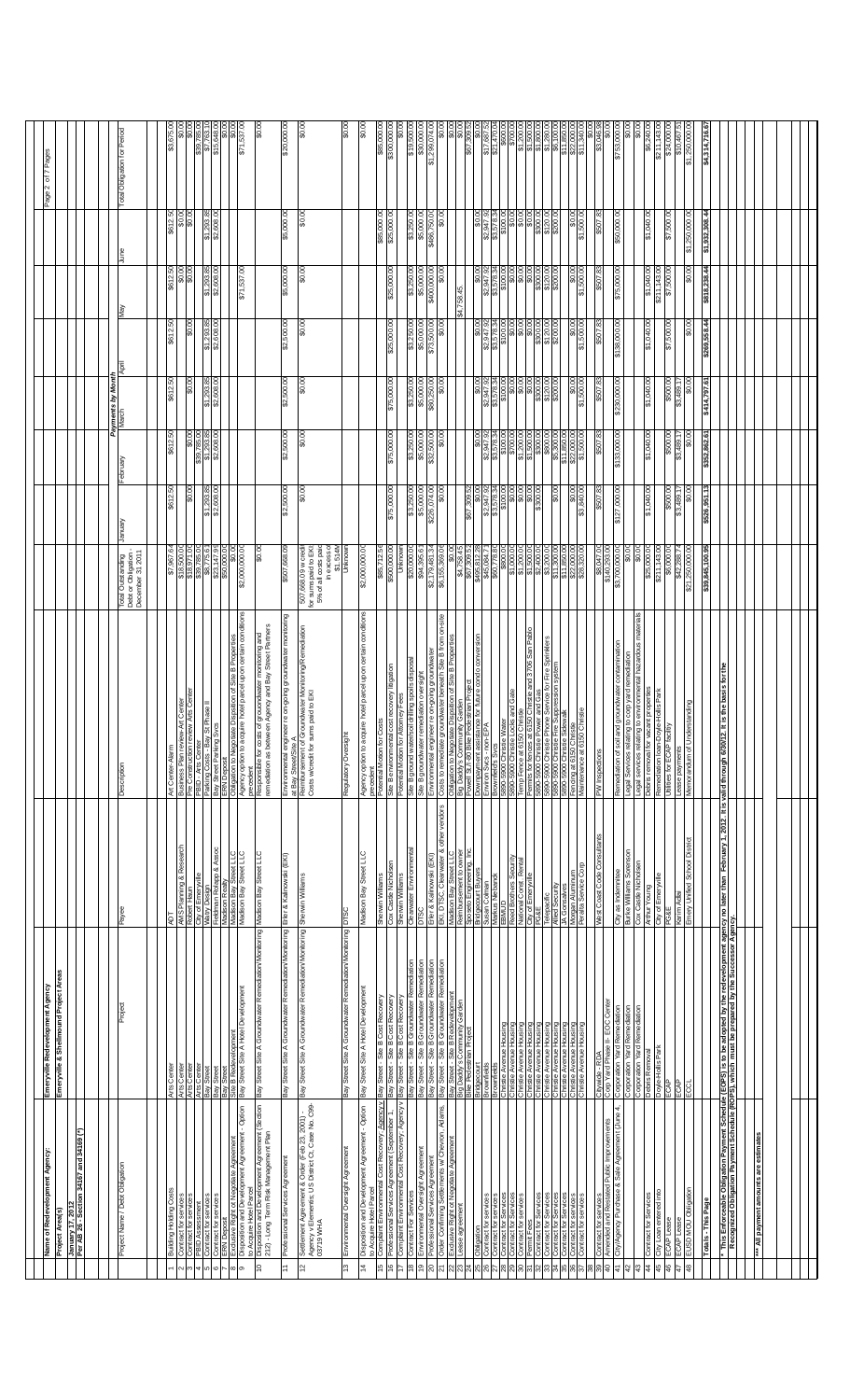|           | Name of Redevelopment Agency:                                                                   | Emeryville Redevelopment Agency                                                                                                                                                                                                   |                                                                                      |                                                                                                 |                                                                                                                                                                       |                                                               |                                                                              |                                 |                            |                        |                            | 7 Pages<br>$\rm \overline{o}$<br>Page 3                                                                                                                                                                                                                                                                                                                                                           |
|-----------|-------------------------------------------------------------------------------------------------|-----------------------------------------------------------------------------------------------------------------------------------------------------------------------------------------------------------------------------------|--------------------------------------------------------------------------------------|-------------------------------------------------------------------------------------------------|-----------------------------------------------------------------------------------------------------------------------------------------------------------------------|---------------------------------------------------------------|------------------------------------------------------------------------------|---------------------------------|----------------------------|------------------------|----------------------------|---------------------------------------------------------------------------------------------------------------------------------------------------------------------------------------------------------------------------------------------------------------------------------------------------------------------------------------------------------------------------------------------------|
|           | <b>Project Area(s)</b>                                                                          | Emeryville & Shellmound Project Areas                                                                                                                                                                                             |                                                                                      |                                                                                                 |                                                                                                                                                                       |                                                               |                                                                              |                                 |                            |                        |                            |                                                                                                                                                                                                                                                                                                                                                                                                   |
|           | January 17, 2012<br>Per AB 26 - Section 34167 and 34169 (*)                                     |                                                                                                                                                                                                                                   |                                                                                      |                                                                                                 |                                                                                                                                                                       |                                                               |                                                                              |                                 |                            |                        |                            |                                                                                                                                                                                                                                                                                                                                                                                                   |
|           |                                                                                                 |                                                                                                                                                                                                                                   |                                                                                      |                                                                                                 |                                                                                                                                                                       |                                                               |                                                                              | Payments by Month               |                            |                        |                            |                                                                                                                                                                                                                                                                                                                                                                                                   |
|           | Project Name / Debt Obligation                                                                  | Project                                                                                                                                                                                                                           | Payee                                                                                | Description                                                                                     | Total Outstanding<br>Debt or Obligation                                                                                                                               | January                                                       | March<br>February                                                            | April                           | Vay                        | June                   |                            | Period<br><b>Total Obligation for</b>                                                                                                                                                                                                                                                                                                                                                             |
|           | Contract for services                                                                           |                                                                                                                                                                                                                                   | Emeryville Chamber                                                                   | Economic Development Prgms                                                                      | \$25,000.00                                                                                                                                                           |                                                               |                                                                              |                                 |                            | \$0.00                 |                            |                                                                                                                                                                                                                                                                                                                                                                                                   |
|           | services<br>Contract for                                                                        | Economic Development                                                                                                                                                                                                              | Affairs                                                                              | financing                                                                                       |                                                                                                                                                                       | \$2,850.00<br>\$10,000.00                                     |                                                                              | \$0.00<br>\$10,000.00           | \$0.00<br>\$10,000.00      | \$10,000.00            | \$0.00<br>\$10,000.00      | \$2,850.00                                                                                                                                                                                                                                                                                                                                                                                        |
|           | Enterprise Zone                                                                                 | Economic Development<br>Economic Development                                                                                                                                                                                      | Townsend Public A                                                                    | Prof Svcs to secure pubic finar<br>Enterprise Zone Administration                               | \$119,337.22                                                                                                                                                          |                                                               | \$0.00<br>\$13,000.00<br>\$50,000.00<br>\$2,015.20                           |                                 |                            |                        |                            |                                                                                                                                                                                                                                                                                                                                                                                                   |
|           | Contract for services                                                                           | Editions Limited                                                                                                                                                                                                                  | Wareham Development Corp                                                             | Façade Improvements - Editions Limited                                                          | \$5,687.20                                                                                                                                                            | \$2,015.20                                                    |                                                                              |                                 |                            |                        |                            |                                                                                                                                                                                                                                                                                                                                                                                                   |
|           | Tax Increment sharing<br>Wareham                                                                |                                                                                                                                                                                                                                   | Wareham Development                                                                  | Tax Increment sharing<br>ERN Deposi                                                             |                                                                                                                                                                       | \$50,000.00                                                   |                                                                              |                                 | \$0.00                     | \$0.00                 | \$0.00                     |                                                                                                                                                                                                                                                                                                                                                                                                   |
|           | Contract for services<br>Owner Participation Agreement                                          | EmeryStation Greenway<br>EmeryStation Greenway<br>Emery/Station Greenway<br>Emery/Station Greenway                                                                                                                                | Keyser Marston<br>Wareham Development                                                | <b>IDA</b> and Wareham<br>Fiscal Analysis Services<br>Owner Participation Agreement between     | \$50,000.00<br>\$1,884,161.00<br>\$13,862.12<br>\$3,490.00                                                                                                            | $\begin{array}{r}\n 30.00 \\ 30.00 \\ 51,925.99\n\end{array}$ | $\begin{array}{r}\n 80.00 \\ \hline\n 80.00 \\ \hline\n 90.59\n \end{array}$ | $[0.00\n0.00\n0.00\n0.00$<br>ಕ್ | \$0.00                     | <b>SO.00</b>           | \$0.00                     | $\begin{array}{r} 868,000.00\\ 850,000.00\\ 84,030.00\\ 960,000.00\\ 80.00\\ 96,777.97\\ \end{array}$                                                                                                                                                                                                                                                                                             |
|           |                                                                                                 |                                                                                                                                                                                                                                   |                                                                                      |                                                                                                 |                                                                                                                                                                       |                                                               |                                                                              |                                 |                            |                        |                            |                                                                                                                                                                                                                                                                                                                                                                                                   |
|           | Contract for services<br>Façade Gran                                                            | Façade Grant - Paula Leduc<br>Façade Grant - Paula Leduc                                                                                                                                                                          | Paula Leduc<br>SZFM                                                                  | LeDuc Façade<br>Façade grant                                                                    | ,500.00<br>र्द्र                                                                                                                                                      | ε<br>\$2,097                                                  |                                                                              | \$729.60<br>\$25,000.00         | \$25,000.00                | 8<br>\$0.00<br>29<br>န | \$0.00                     | $\begin{tabular}{ c c } \hline $\textbf{83.556.40} \\\hline $\textbf{975.000.00} \\\hline $\textbf{96.380.00} \\\hline $\textbf{976.380.00} \\\hline $\textbf{90.08} \\\hline $\textbf{80.00} \\\hline $\textbf{80.00} \\\hline $\textbf{80.00} \\\hline $\textbf{80.00} \\\hline $\textbf{80.00} \\\hline $\textbf{80.00} \\\hline $\textbf{80.00} \\\hline $\textbf{80.00} \\\hline $\textbf{8$ |
|           | Façade Grant                                                                                    | Façade Grant -Limited West                                                                                                                                                                                                        | Editions Limited West                                                                | Façade grant                                                                                    |                                                                                                                                                                       | \$9,480.00                                                    | \$25,000.00                                                                  |                                 |                            |                        |                            |                                                                                                                                                                                                                                                                                                                                                                                                   |
|           | Bay/Shellmound Assessments<br>Contract for services                                             | Finance                                                                                                                                                                                                                           |                                                                                      | Assessments on Agency Properties<br>Audit Services                                              |                                                                                                                                                                       |                                                               |                                                                              |                                 |                            |                        |                            |                                                                                                                                                                                                                                                                                                                                                                                                   |
|           | <b>Contract for service</b><br>PBID Assessments                                                 | Finance<br>Finance                                                                                                                                                                                                                | City of Emeryville<br>Lance Soll & Lunghard<br>City of Emeryville<br> Alameda County | Assessments on Agency Properties                                                                | $\begin{array}{r} 8\,75,000.00\\ \bf 8\,75,000.00\\ \bf 9\,10,000.00\\ \bf 9\,28,7\,0.20\\ \bf 9\,32,000.00\\ \bf 9\,32,000.00\\ \bf 9\,28\,5,42\,1.00\\ \end{array}$ | \$0.03                                                        | \$0.03                                                                       | $\overline{c}$<br>န္တ           | ိ<br>င္တ                   | $\infty$<br>န္တ        | <sub>3</sub><br>န္တ        |                                                                                                                                                                                                                                                                                                                                                                                                   |
|           | Obligation for County Fees                                                                      | Finance                                                                                                                                                                                                                           |                                                                                      | Property Tax Collection Fees                                                                    |                                                                                                                                                                       |                                                               |                                                                              |                                 |                            |                        |                            |                                                                                                                                                                                                                                                                                                                                                                                                   |
|           | Property Taxe                                                                                   | Finance                                                                                                                                                                                                                           | Alameda County<br>Tax Collector,                                                     | .es<br>Property Taxes on Agency Owned Proper                                                    | \$300,000.00<br>\$314,380.00<br>\$3,188,722.00<br>\$6,399,463.00                                                                                                      | \$150,000.00                                                  |                                                                              | s<br>\$150,000                  |                            |                        |                            |                                                                                                                                                                                                                                                                                                                                                                                                   |
|           | <b>Bond Trustee Fees</b>                                                                        | Finance<br>Finance                                                                                                                                                                                                                | Bank of New York Mellon<br>City of Emeryville                                        | Adminstrative Cost Reimbursements<br>Bond Trustee services                                      |                                                                                                                                                                       | \$265,726.83                                                  |                                                                              |                                 |                            |                        |                            |                                                                                                                                                                                                                                                                                                                                                                                                   |
|           | Coop Agreement with City<br>Tax Allocation Revenue Bonds, 2001 Series B                         | Finance                                                                                                                                                                                                                           | Bank of New York Mellon                                                              | Bonds to fund projects                                                                          |                                                                                                                                                                       |                                                               |                                                                              | \$110,133.00                    |                            |                        |                            |                                                                                                                                                                                                                                                                                                                                                                                                   |
|           | Revenue Bonds, 1995<br>Tax Allocation                                                           | Finance                                                                                                                                                                                                                           | Bank of New York Mellor                                                              |                                                                                                 |                                                                                                                                                                       |                                                               |                                                                              | \$151,382.87                    |                            |                        |                            |                                                                                                                                                                                                                                                                                                                                                                                                   |
|           | Supplemental ERAF Shift in accordance with<br>AB 26 x4                                          | Finance                                                                                                                                                                                                                           | Low/Mod Housing Fund                                                                 | Bonds to fund projects<br>SERAF Loan                                                            | \$7,832,125.00<br>\$9,592,732.00                                                                                                                                      |                                                               |                                                                              |                                 |                            |                        |                            | \$151,382.87                                                                                                                                                                                                                                                                                                                                                                                      |
|           | Tax Allocation Revenue Bonds, 2002 Series A                                                     | Finance                                                                                                                                                                                                                           | Bank of New York Mellon                                                              | Bonds to fund non-housing projects                                                              | \$19,558,247.00                                                                                                                                                       |                                                               |                                                                              | \$345,587.50                    |                            |                        |                            | \$345,587.50                                                                                                                                                                                                                                                                                                                                                                                      |
|           | Tax Allocation Revenue Bonds, 1998 Series<br>ပ                                                  | Finance                                                                                                                                                                                                                           | Bank of New York Mellon                                                              | Bonds to fund projects                                                                          | \$23,323,986.00                                                                                                                                                       |                                                               |                                                                              | \$454,274.62                    |                            |                        |                            | \$454,274.62                                                                                                                                                                                                                                                                                                                                                                                      |
|           | Tax Allocation Revenue Bonds, 2001 Series A                                                     | Finance                                                                                                                                                                                                                           | Bank of New York Mellon                                                              | Bonds to fund non-housing projects                                                              | \$27,675,256.30                                                                                                                                                       |                                                               |                                                                              | \$438,106.00                    |                            |                        |                            | \$438,106.00                                                                                                                                                                                                                                                                                                                                                                                      |
|           | Tax Allocation Revenue Bonds, 1998 Series B                                                     | Finance                                                                                                                                                                                                                           | Bank of New York Mellon                                                              | Bonds to fund projects                                                                          | \$59,637,571.00                                                                                                                                                       |                                                               |                                                                              | \$953,079.75                    |                            |                        |                            | \$953,079.75                                                                                                                                                                                                                                                                                                                                                                                      |
|           | Tax Allocation Revenue Bonds, 2004 Series A                                                     | Finance                                                                                                                                                                                                                           | Bank of New York Mellon                                                              | Bonds to fund projects                                                                          | \$105,675,931.00                                                                                                                                                      |                                                               |                                                                              | \$1,520,287.50                  |                            |                        |                            | \$1,520,287.50                                                                                                                                                                                                                                                                                                                                                                                    |
|           | Contract for Services                                                                           |                                                                                                                                                                                                                                   | Peralta                                                                              |                                                                                                 |                                                                                                                                                                       | \$1,200.00                                                    | \$1,200.00                                                                   | \$1,200.00                      | \$1,200.00                 | \$1,200.00             | \$1,200.00                 |                                                                                                                                                                                                                                                                                                                                                                                                   |
|           | Amended and Restated Public Improvements<br>Reimbursement Agreement (Feb 15, 2011)              | Grafitti Abatement<br>Greenway                                                                                                                                                                                                    |                                                                                      | uct greenway<br>City wide<br>Obligation to design, remediate and const                          | \$22,547.00<br>\$1,638,434.00                                                                                                                                         |                                                               |                                                                              |                                 |                            |                        |                            | \$7,200.00<br>\$0.00                                                                                                                                                                                                                                                                                                                                                                              |
|           | Agreement with City<br>Vlaintenance                                                             | Greenway - 67th to City Limit<br>Greenway - HSP Collins<br>Greenway - Powell to Stanford<br>Greenway - Powell to Stanford<br>- 67th to City Limit<br>- HSP Collins                                                                | City of Berkeley                                                                     |                                                                                                 | 69<br>\$173,893.                                                                                                                                                      | g<br>\$154,000                                                | 69<br>\$19,893.                                                              |                                 |                            |                        |                            | \$173,893.6                                                                                                                                                                                                                                                                                                                                                                                       |
|           | Contract for services                                                                           |                                                                                                                                                                                                                                   | Aliquot Assoc                                                                        | ALTA Survey for Greenway                                                                        | \$1,000,000.00                                                                                                                                                        | \$650.74                                                      | \$650.74                                                                     | \$650.74                        | $\overline{.74}$<br>\$650. | \$650.74               | \$650.74                   |                                                                                                                                                                                                                                                                                                                                                                                                   |
|           | Amended and Restated Public Improvements<br>Contract for services                               | Homebuyer                                                                                                                                                                                                                         | Hsg & Economic Right                                                                 | Homeowner's Info Workshops                                                                      | \$1,600.00                                                                                                                                                            |                                                               |                                                                              | \$400.00                        |                            |                        | \$400.00                   | \$800.00                                                                                                                                                                                                                                                                                                                                                                                          |
|           | Contract for services                                                                           | Homebuyer                                                                                                                                                                                                                         | Spanish Speaking Unity                                                               | Homebuyer counseling                                                                            | \$12,587.50                                                                                                                                                           | \$200.00                                                      | \$200.00                                                                     | \$500.00                        | \$200.00                   | \$200.00               | \$500.00                   | \$1,800.00                                                                                                                                                                                                                                                                                                                                                                                        |
|           | Contract for services                                                                           | Homebuyer                                                                                                                                                                                                                         | Anderson & Associates                                                                | Homebuyer svcs                                                                                  | \$124,405.00                                                                                                                                                          | \$23,520.00                                                   | \$11,800.00                                                                  | \$11,800.00                     | \$11,800.00                | \$11,800.00            | \$11,440.00                | \$82,160.00                                                                                                                                                                                                                                                                                                                                                                                       |
|           | Loan repayment                                                                                  | Homebuyer                                                                                                                                                                                                                         | State of California                                                                  | HELP program repayment                                                                          | 00.062're6'L\$                                                                                                                                                        | \$0.00                                                        | \$0.00                                                                       | \$0.00                          | \$0.00                     | \$0.00                 | \$0.00                     | \$0.00                                                                                                                                                                                                                                                                                                                                                                                            |
|           | Amended and Restated Public Improvements<br>Contract for services                               | Horton Landing Park<br>Horton Landing Park                                                                                                                                                                                        | URS Corp                                                                             | Obligation to design, remediate and construct Horton<br>Horton Landing Park-Archaeology Monitor | \$179,102.67<br>\$1,000,000.00                                                                                                                                        | \$23,142.67                                                   | \$23,142.67                                                                  | \$23,142.67                     | \$23,142.67                | \$23,142.67            | \$23,142.67                | \$138,856.02<br>\$0.00                                                                                                                                                                                                                                                                                                                                                                            |
|           | Second Amendment to First Implementation<br>Agreement to Participation Agreement -<br>Section 7 | Horton Landing Park                                                                                                                                                                                                               | Novartis Vaccines & Diagnostics                                                      | uct Horton<br>Obligation to design, remediate and const<br>Landing Park                         |                                                                                                                                                                       |                                                               |                                                                              |                                 |                            |                        |                            | \$0.00                                                                                                                                                                                                                                                                                                                                                                                            |
|           | Totals - This Page                                                                              |                                                                                                                                                                                                                                   |                                                                                      |                                                                                                 | \$272,651,846.32                                                                                                                                                      | \$696,808.66                                                  | \$156,328.32                                                                 | \$4,198,200.27                  | \$71,993.44                | \$47,723.04            | $\frac{4}{3}$<br>\$47,333. | 218,387.17<br>အ                                                                                                                                                                                                                                                                                                                                                                                   |
|           |                                                                                                 |                                                                                                                                                                                                                                   |                                                                                      |                                                                                                 |                                                                                                                                                                       |                                                               |                                                                              |                                 |                            |                        |                            |                                                                                                                                                                                                                                                                                                                                                                                                   |
| --------- |                                                                                                 | This Enforceable Obligation Payment Schedule (EOPS) is to be adopted by the redevelopment agency no later than February 1, 2012. It is valid through 6/30/12.<br>Recognized Obligation Payment Schedule (ROPS), which must be pre |                                                                                      | £<br>e basis for<br>It is the                                                                   |                                                                                                                                                                       |                                                               |                                                                              |                                 |                            |                        |                            |                                                                                                                                                                                                                                                                                                                                                                                                   |
|           |                                                                                                 |                                                                                                                                                                                                                                   |                                                                                      |                                                                                                 |                                                                                                                                                                       |                                                               |                                                                              |                                 |                            |                        |                            |                                                                                                                                                                                                                                                                                                                                                                                                   |
|           | *** All payment amounts are estimates                                                           |                                                                                                                                                                                                                                   |                                                                                      |                                                                                                 |                                                                                                                                                                       |                                                               |                                                                              |                                 |                            |                        |                            |                                                                                                                                                                                                                                                                                                                                                                                                   |
|           |                                                                                                 |                                                                                                                                                                                                                                   |                                                                                      |                                                                                                 |                                                                                                                                                                       |                                                               |                                                                              |                                 |                            |                        |                            |                                                                                                                                                                                                                                                                                                                                                                                                   |
|           |                                                                                                 |                                                                                                                                                                                                                                   |                                                                                      |                                                                                                 |                                                                                                                                                                       |                                                               |                                                                              |                                 |                            |                        |                            |                                                                                                                                                                                                                                                                                                                                                                                                   |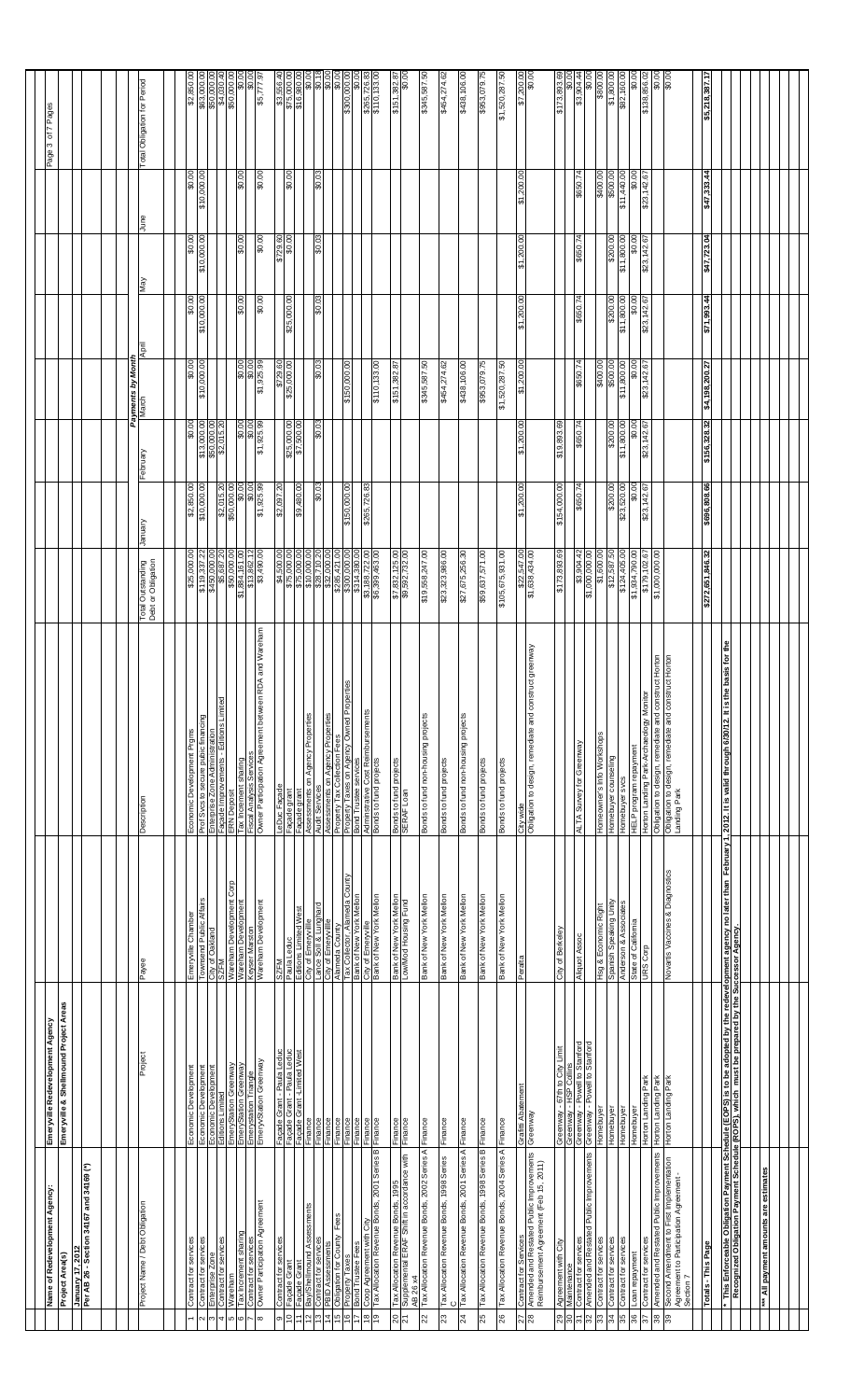|                                                                                     | Name of Redevelopment Agency:                                                                               | Emeryville Redevelopment Agency                                                                                                                                                                                                   |                                                      |                                                                                                                              |                                                                                                                                                                                                                                                           |                                                                                                                         |                                                                                                                                |                                                                                                                                                                                                                                        |                                                                                                                                                                                                                                                                                                           |                                |                                                                                                                                                                                                                                                                                                                                                                     | Page 4 of 7 Pages                                                                                                                                                                                                                 |
|-------------------------------------------------------------------------------------|-------------------------------------------------------------------------------------------------------------|-----------------------------------------------------------------------------------------------------------------------------------------------------------------------------------------------------------------------------------|------------------------------------------------------|------------------------------------------------------------------------------------------------------------------------------|-----------------------------------------------------------------------------------------------------------------------------------------------------------------------------------------------------------------------------------------------------------|-------------------------------------------------------------------------------------------------------------------------|--------------------------------------------------------------------------------------------------------------------------------|----------------------------------------------------------------------------------------------------------------------------------------------------------------------------------------------------------------------------------------|-----------------------------------------------------------------------------------------------------------------------------------------------------------------------------------------------------------------------------------------------------------------------------------------------------------|--------------------------------|---------------------------------------------------------------------------------------------------------------------------------------------------------------------------------------------------------------------------------------------------------------------------------------------------------------------------------------------------------------------|-----------------------------------------------------------------------------------------------------------------------------------------------------------------------------------------------------------------------------------|
|                                                                                     | Project Area(s)                                                                                             | Emeryville & Shellmound Project Areas                                                                                                                                                                                             |                                                      |                                                                                                                              |                                                                                                                                                                                                                                                           |                                                                                                                         |                                                                                                                                |                                                                                                                                                                                                                                        |                                                                                                                                                                                                                                                                                                           |                                |                                                                                                                                                                                                                                                                                                                                                                     |                                                                                                                                                                                                                                   |
|                                                                                     | 2012<br>Section 34167 and 34169 (*)<br>January 17, 2<br>Per AB 26 - S                                       |                                                                                                                                                                                                                                   |                                                      |                                                                                                                              |                                                                                                                                                                                                                                                           |                                                                                                                         |                                                                                                                                |                                                                                                                                                                                                                                        |                                                                                                                                                                                                                                                                                                           |                                |                                                                                                                                                                                                                                                                                                                                                                     |                                                                                                                                                                                                                                   |
|                                                                                     |                                                                                                             |                                                                                                                                                                                                                                   |                                                      |                                                                                                                              |                                                                                                                                                                                                                                                           |                                                                                                                         |                                                                                                                                |                                                                                                                                                                                                                                        |                                                                                                                                                                                                                                                                                                           |                                |                                                                                                                                                                                                                                                                                                                                                                     |                                                                                                                                                                                                                                   |
|                                                                                     | Project Name / Debt Obligation                                                                              | Project                                                                                                                                                                                                                           | Payee                                                | Description                                                                                                                  | Total Outstanding<br>Debt or Obligation                                                                                                                                                                                                                   |                                                                                                                         |                                                                                                                                | Payments by Month                                                                                                                                                                                                                      |                                                                                                                                                                                                                                                                                                           |                                |                                                                                                                                                                                                                                                                                                                                                                     | <b>Total Obligation for Period</b>                                                                                                                                                                                                |
|                                                                                     |                                                                                                             |                                                                                                                                                                                                                                   |                                                      |                                                                                                                              | January                                                                                                                                                                                                                                                   |                                                                                                                         | March<br>February                                                                                                              | April                                                                                                                                                                                                                                  |                                                                                                                                                                                                                                                                                                           | $\overline{\text{M}}$          | June                                                                                                                                                                                                                                                                                                                                                                |                                                                                                                                                                                                                                   |
|                                                                                     |                                                                                                             |                                                                                                                                                                                                                                   | Erler & Kalinowski                                   | Horton Landing Park Site Plan Clean Up                                                                                       | \$5,443.00                                                                                                                                                                                                                                                |                                                                                                                         |                                                                                                                                |                                                                                                                                                                                                                                        |                                                                                                                                                                                                                                                                                                           |                                |                                                                                                                                                                                                                                                                                                                                                                     | \$0.00                                                                                                                                                                                                                            |
| 2                                                                                   | services<br>services<br>Contract for<br>Contract for                                                        | Horton Landing Park<br>Housing                                                                                                                                                                                                    | Rebuilding Together                                  | Outreach Svcs to Elderly/Disabled                                                                                            |                                                                                                                                                                                                                                                           |                                                                                                                         | \$0.00                                                                                                                         | \$0.00                                                                                                                                                                                                                                 | \$15,000.00                                                                                                                                                                                                                                                                                               |                                | \$0.00                                                                                                                                                                                                                                                                                                                                                              | \$15,000.00                                                                                                                                                                                                                       |
| 4<br>w                                                                              | Low and Moderate Income<br>services<br>Obligation to Lo<br>Housing Fund<br>Contract for                     | Housing<br>Housing                                                                                                                                                                                                                | Robert Haun<br>CDCE                                  | Housing Rehab Consulting<br>Housing Set Aside                                                                                | \$15,000.00<br>\$15,000.00<br>\$56,893,645.44                                                                                                                                                                                                             | 007728'L\$                                                                                                              | \$500.00                                                                                                                       | \$500.00<br>\$954,645.74                                                                                                                                                                                                               | \$500.00                                                                                                                                                                                                                                                                                                  | \$00.00                        | \$500.00                                                                                                                                                                                                                                                                                                                                                            | ဒ<br>\$954,645.<br>∞ี<br>₩                                                                                                                                                                                                        |
| 5                                                                                   |                                                                                                             |                                                                                                                                                                                                                                   | d11 dSH                                              | Payment of Fair Market Value                                                                                                 | \$0.00                                                                                                                                                                                                                                                    | \$0.00                                                                                                                  | \$0.00                                                                                                                         | \$0.00                                                                                                                                                                                                                                 | \$0.00                                                                                                                                                                                                                                                                                                    | \$0.00                         | \$0.00                                                                                                                                                                                                                                                                                                                                                              | \$0.00                                                                                                                                                                                                                            |
| 6                                                                                   |                                                                                                             |                                                                                                                                                                                                                                   | Emery Station Triangle LLC                           | Obligation to acquire HSP parcel                                                                                             | \$0.00                                                                                                                                                                                                                                                    | \$0.00                                                                                                                  | \$0.00                                                                                                                         | \$0.00                                                                                                                                                                                                                                 | \$0.00                                                                                                                                                                                                                                                                                                    | \$0.00                         | \$0.00                                                                                                                                                                                                                                                                                                                                                              | \$0.00                                                                                                                                                                                                                            |
| N                                                                                   | Environmental Remediation Implementation<br>Agreement - April 18, 2011                                      | HSP Collins Greenway Acquisition                                                                                                                                                                                                  | HSP LLP                                              | Deposit of haz material deduction to fair market value if HSP<br>completes remediation work                                  | \$203,805.00                                                                                                                                                                                                                                              | \$0.00                                                                                                                  | \$0.00                                                                                                                         | \$0.00                                                                                                                                                                                                                                 | \$203,805.00                                                                                                                                                                                                                                                                                              | \$0.00                         | \$0.00                                                                                                                                                                                                                                                                                                                                                              | \$203,805.00                                                                                                                                                                                                                      |
| $\infty$                                                                            | Services Agreement (August<br>Professional<br>30, 2010)                                                     | HSP Collins Greenway Acquisition                                                                                                                                                                                                  | Burke Williams Sorenson                              | g<br>б<br>HSP Eminent Domain-Legal/Appraisal/Expert                                                                          | \$300,000.00                                                                                                                                                                                                                                              | \$1,000.00                                                                                                              | 00.000,1\$                                                                                                                     | \$1,000.00                                                                                                                                                                                                                             | \$25,000.00                                                                                                                                                                                                                                                                                               | \$25,000.00                    | \$22,000.00                                                                                                                                                                                                                                                                                                                                                         | \$75,000.00                                                                                                                                                                                                                       |
| $\circ$                                                                             | services<br>Contract for<br>Contract for :                                                                  | Inspections                                                                                                                                                                                                                       |                                                      |                                                                                                                              | \$8,047.00<br>\$13,581.96                                                                                                                                                                                                                                 |                                                                                                                         | $\frac{341.17}{\$0.00}$<br>る                                                                                                   | \$1,341.17<br>\$0.00                                                                                                                                                                                                                   | $\frac{341.17}{$0.00}$<br>$\overline{\mathfrak{s}}$                                                                                                                                                                                                                                                       | $$1,341.17$<br>$$0.00$         | $\frac{341.17}{\$0.00}$<br>$\overline{\mathfrak{s}}$                                                                                                                                                                                                                                                                                                                |                                                                                                                                                                                                                                   |
| $\overline{a}$                                                                      | services<br>Contract for                                                                                    | Inspections<br>Inspections                                                                                                                                                                                                        | West Coast<br>Applied Materials<br>Applied Materials | Construction Inspections<br>Construction Inspections<br>Weed abatement on RDA properties<br>Weed abatement on RDA properties |                                                                                                                                                                                                                                                           | $\begin{array}{r}\n 1,341.17 \\ \hline\n 30.00 \\ \hline\n 42,192.00 \\ \hline\n 50.00 \\ \hline\n 50.00\n \end{array}$ |                                                                                                                                |                                                                                                                                                                                                                                        |                                                                                                                                                                                                                                                                                                           |                                |                                                                                                                                                                                                                                                                                                                                                                     |                                                                                                                                                                                                                                   |
| $\frac{1}{2}$                                                                       | services<br>Contract for                                                                                    | Landscaping                                                                                                                                                                                                                       | New Image Landscaping                                |                                                                                                                              |                                                                                                                                                                                                                                                           |                                                                                                                         |                                                                                                                                | \$2,200.00                                                                                                                                                                                                                             | \$2,200.00                                                                                                                                                                                                                                                                                                | \$2,200.00                     | \$2,200.00                                                                                                                                                                                                                                                                                                                                                          |                                                                                                                                                                                                                                   |
| $\frac{4}{4}$<br>$\frac{3}{2}$                                                      | services<br>g<br>DDA obligati<br>Contract for                                                               | Maintenance<br>Magnolia                                                                                                                                                                                                           | Magnolia Terrace<br>ICM                              | Maintain Agency Buildings<br>DDA obligation                                                                                  | $\begin{array}{r} 839,557.00\\ 85,072.37\\ 845,000.00\\ 85,022.00\\ 85,625.00 \end{array}$                                                                                                                                                                | \$2,500.00                                                                                                              | $\begin{array}{r} 62,200.00 \\ 63,000.00 \\ 62,500.00 \\ 6588.00 \\ 6685.00 \\ \end{array}$                                    | $[2,500.003558.003583.00$                                                                                                                                                                                                              | $[50.00\n$2,500.00\n$558.00\n$625.00$                                                                                                                                                                                                                                                                     | \$2,500.00<br>\$0.00           | \$0.00<br>\$2,500.00<br>\$558.00                                                                                                                                                                                                                                                                                                                                    | $\begin{array}{r l} \hline \textbf{88,047.02} \\\hline \textbf{80.00} \\\hline \textbf{82,192.00} \\\hline \textbf{813,200.00} \\\hline \textbf{813,000.00} \\\hline \textbf{815,000.00} \\\hline \textbf{83,348.00} \end{array}$ |
| $\frac{15}{2}$                                                                      | Public Information                                                                                          | Meeting Recording                                                                                                                                                                                                                 | Granicus                                             | ommunity promotion/outreach: streaming video                                                                                 |                                                                                                                                                                                                                                                           |                                                                                                                         |                                                                                                                                |                                                                                                                                                                                                                                        |                                                                                                                                                                                                                                                                                                           | \$558.00                       |                                                                                                                                                                                                                                                                                                                                                                     |                                                                                                                                                                                                                                   |
| $\frac{6}{5}$                                                                       | nation<br>Public Inform                                                                                     | Meeting Recording                                                                                                                                                                                                                 | Second Sight Video                                   | production<br>community promotion/outreach: broadcast/video                                                                  |                                                                                                                                                                                                                                                           | \$558.00                                                                                                                |                                                                                                                                |                                                                                                                                                                                                                                        |                                                                                                                                                                                                                                                                                                           |                                | \$625.00                                                                                                                                                                                                                                                                                                                                                            |                                                                                                                                                                                                                                   |
| $\frac{8}{1}$<br>$\overline{1}$                                                     | Contract for services<br>Amended and Restated Public Improvements<br>Reimbursement Agreement (Feb 15, 2011) | North Hollis Parking<br>North Hollis Parking                                                                                                                                                                                      | Wilbur Smith Associates                              | arth Hollis<br>Parking Plan/No. Hollis<br>Obligation to develop parking meter system in Nc                                   | \$13,578.63<br>\$57,471.00                                                                                                                                                                                                                                | \$2,263.1                                                                                                               | \$2,263.11                                                                                                                     | \$2,263.                                                                                                                                                                                                                               | \$2,263,11                                                                                                                                                                                                                                                                                                | \$2,263.11                     | \$2,263.11                                                                                                                                                                                                                                                                                                                                                          | \$13,578.66<br>\$0.00                                                                                                                                                                                                             |
| $\frac{0}{2}$                                                                       | Chiron                                                                                                      | Novartis                                                                                                                                                                                                                          | Novartis                                             | Project Deposit                                                                                                              |                                                                                                                                                                                                                                                           |                                                                                                                         |                                                                                                                                |                                                                                                                                                                                                                                        |                                                                                                                                                                                                                                                                                                           |                                |                                                                                                                                                                                                                                                                                                                                                                     |                                                                                                                                                                                                                                   |
| 20                                                                                  | Agency Reimbursement to Novartis<br>services<br>Contract for                                                | Papermill, 64th & Christie<br>Novartis                                                                                                                                                                                            | Origins Design Network<br>Novartis                   | Reimbursement agreement                                                                                                      | 00 1868'992'2<br> 00 1959'266'97\$<br> 00 1909'058                                                                                                                                                                                                        | \$255.60                                                                                                                | \$255.60                                                                                                                       | \$255.60                                                                                                                                                                                                                               | \$255.60                                                                                                                                                                                                                                                                                                  | \$255.60                       |                                                                                                                                                                                                                                                                                                                                                                     |                                                                                                                                                                                                                                   |
| $\frac{2}{2}$                                                                       | Sephues Journacy<br>Courtact for services                                                                   | Park Ave Park-Parcel D                                                                                                                                                                                                            | City of Emeryville                                   | Architectural & Urban Design Svcs<br>Remediation Ioan-Park Ave Park-Parcel D                                                 |                                                                                                                                                                                                                                                           |                                                                                                                         |                                                                                                                                |                                                                                                                                                                                                                                        |                                                                                                                                                                                                                                                                                                           |                                | \$766,898.00                                                                                                                                                                                                                                                                                                                                                        |                                                                                                                                                                                                                                   |
|                                                                                     | services                                                                                                    | Park Ave Streetscape                                                                                                                                                                                                              | Ghiradelli Associates<br>Ghilotti Construction       | Park Ave Improvements                                                                                                        | \$14,306.50                                                                                                                                                                                                                                               | 50<br>\$14,306.                                                                                                         | \$0.00                                                                                                                         | O.<br>င္တ                                                                                                                                                                                                                              | $\infty$<br>$\overline{\mathfrak{g}}$                                                                                                                                                                                                                                                                     | 8<br>$\boldsymbol{\mathsf{S}}$ | \$0.00                                                                                                                                                                                                                                                                                                                                                              |                                                                                                                                                                                                                                   |
|                                                                                     |                                                                                                             |                                                                                                                                                                                                                                   | Tuff Shed                                            |                                                                                                                              |                                                                                                                                                                                                                                                           |                                                                                                                         |                                                                                                                                |                                                                                                                                                                                                                                        |                                                                                                                                                                                                                                                                                                           |                                |                                                                                                                                                                                                                                                                                                                                                                     |                                                                                                                                                                                                                                   |
|                                                                                     | equipment<br>services<br>services                                                                           | Park Ave. Project<br>PD Station<br>Ped/Bike Safety Improve<br>Police Station                                                                                                                                                      | Kimley-Horn<br>Starlite Electric                     | Park Ave. Improvements<br> Storage Shed<br> PD Renovation<br> PD Renovation                                                  |                                                                                                                                                                                                                                                           |                                                                                                                         |                                                                                                                                |                                                                                                                                                                                                                                        |                                                                                                                                                                                                                                                                                                           |                                |                                                                                                                                                                                                                                                                                                                                                                     |                                                                                                                                                                                                                                   |
| $\frac{a}{a}$ $\frac{a}{a}$ $\frac{a}{a}$ $\frac{a}{a}$ $\frac{a}{a}$ $\frac{a}{a}$ | services<br>Contract for s<br>Contract for s<br>Contract for s<br>Contract for s<br>Contract for s          | Police Station<br>Police Station<br>Police Station                                                                                                                                                                                | Alameda County                                       | PD Renovation<br>Architect Svc-PD Renovation                                                                                 | $\begin{array}{r l} & 88.605.00\\ \hline 911.854.91\\ \hline 91.420.00\\ \hline 92.500.00\\ \hline 959.000.00\\ \hline 91.594.00\\ \hline 91.639.00\\ \hline 935.810.00\\ \hline 925.810.00\\ \hline 925.810.00\\ \hline 925.810.00\\ \hline \end{array}$ | \$158,167.00<br>\$8,605.00<br>\$1,854.91<br>\$1,500.00<br>\$9,584.00<br>\$1,594.00                                      | $\begin{array}{ l } \hline \hline 0 & 0 & 0 & 0 \\ \hline 0 & 0 & 0 & 0 & 0 \\ \hline 0 & 0 & 0 & 0 & 0 \\ \hline \end{array}$ | $\begin{array}{ l l l } \hline \text{9000} & \text{9000} \\ \hline \text{9000} & \text{9000} \\ \text{9000} & \text{9000} \\ \text{9000} & \text{9000} \\ \text{9000} & \text{9000} \\ \text{9000} & \text{900} \\ \hline \end{array}$ | $\begin{array}{ l l } \hline {\color{red} $60.00$} \\ \hline {\color{red} $60.00$} \\ \hline {\color{red} $60.00$} \\ \hline {\color{red} $60.00$} \\ \hline {\color{red} $60.00$} \\ \hline {\color{red} $60.00$} \\ \hline {\color{red} $60.00$} \\ \hline {\color{red} $60.00$} \\ \hline \end{array}$ | $\frac{1}{9999999999}$         | $\begin{array}{ c c c c c } \hline & {\color{red} 60.00} \\ {\color{red} 60.00} \\ {\color{red} 60.00} \\ {\color{red} 60.00} \\ {\color{red} 60.00} \\ {\color{red} 60.00} \\ {\color{red} 60.00} \\ {\color{red} 60.00} \\ {\color{red} 60.00} \\ {\color{red} 60.00} \\ {\color{red} 60.00} \\ {\color{red} 60.00} \\ {\color{red} 60.00} \\ \hline \end{array}$ |                                                                                                                                                                                                                                   |
|                                                                                     | services                                                                                                    |                                                                                                                                                                                                                                   | Don Dommer Assoc<br>Wiss Janney Elstner              |                                                                                                                              |                                                                                                                                                                                                                                                           |                                                                                                                         |                                                                                                                                |                                                                                                                                                                                                                                        |                                                                                                                                                                                                                                                                                                           |                                |                                                                                                                                                                                                                                                                                                                                                                     |                                                                                                                                                                                                                                   |
| 51                                                                                  | services<br>Contract for s                                                                                  | Police Station                                                                                                                                                                                                                    | Wright Line                                          | Waterproofing Renovation-PD Renovation<br>PD Renovation                                                                      |                                                                                                                                                                                                                                                           | \$1,639.00                                                                                                              |                                                                                                                                |                                                                                                                                                                                                                                        |                                                                                                                                                                                                                                                                                                           |                                |                                                                                                                                                                                                                                                                                                                                                                     |                                                                                                                                                                                                                                   |
| $\frac{8}{3}$                                                                       | services<br>Contract for<br>Contract for                                                                    | Police Station<br>Police Station                                                                                                                                                                                                  | KC Future Planning<br><b>KEMA</b> Services           | LEED Certification-PD Building<br>PD Renovation                                                                              |                                                                                                                                                                                                                                                           | \$35,810.00<br>\$26,000.00                                                                                              | \$0.00<br>\$5,968.33<br>\$0.00                                                                                                 |                                                                                                                                                                                                                                        |                                                                                                                                                                                                                                                                                                           | \$0.00<br>\$5,968.33<br>\$0.00 |                                                                                                                                                                                                                                                                                                                                                                     |                                                                                                                                                                                                                                   |
| 34                                                                                  | services<br>services<br>Contract for                                                                        | Police Station                                                                                                                                                                                                                    | One Workplace Ferrari                                | PD Renovation                                                                                                                | \$19,364.00                                                                                                                                                                                                                                               | \$19,364.00                                                                                                             | \$0.00                                                                                                                         | \$0.00                                                                                                                                                                                                                                 | \$0.00                                                                                                                                                                                                                                                                                                    | \$0.00                         |                                                                                                                                                                                                                                                                                                                                                                     | \$19,364.00                                                                                                                                                                                                                       |
| 35                                                                                  | services<br>Contract for                                                                                    | Police Station                                                                                                                                                                                                                    | MACK <sub>5</sub>                                    | Police Station Remodel                                                                                                       | \$38,220.00                                                                                                                                                                                                                                               | \$38,220.00                                                                                                             | \$0.00                                                                                                                         |                                                                                                                                                                                                                                        |                                                                                                                                                                                                                                                                                                           |                                |                                                                                                                                                                                                                                                                                                                                                                     | \$38,220.00                                                                                                                                                                                                                       |
| 36                                                                                  | services<br>Contract for<br>Contract for                                                                    | Police Station                                                                                                                                                                                                                    | Design Space Modular Bldg                            | Disconnect and remove PD temp modulars                                                                                       | \$253,834.00<br>\$490,000.00                                                                                                                                                                                                                              | \$253,834.00                                                                                                            | \$0.00                                                                                                                         |                                                                                                                                                                                                                                        | $\frac{60.00}{60.00}$                                                                                                                                                                                                                                                                                     | $60.00$<br>$60.00$<br>$60.00$  |                                                                                                                                                                                                                                                                                                                                                                     | \$253,834.00<br>\$490,000.00                                                                                                                                                                                                      |
| 57                                                                                  | services                                                                                                    | Police Station                                                                                                                                                                                                                    | Suasal Corp                                          | PD Renovation                                                                                                                |                                                                                                                                                                                                                                                           | \$490,000.00                                                                                                            |                                                                                                                                |                                                                                                                                                                                                                                        |                                                                                                                                                                                                                                                                                                           |                                |                                                                                                                                                                                                                                                                                                                                                                     |                                                                                                                                                                                                                                   |
|                                                                                     | <b>Totals - This Page</b>                                                                                   |                                                                                                                                                                                                                                   |                                                      |                                                                                                                              | \$86,414,118.81                                                                                                                                                                                                                                           | \$1,137,126.29                                                                                                          | \$20,211.21                                                                                                                    | \$971,856.95                                                                                                                                                                                                                           | \$260,016.21                                                                                                                                                                                                                                                                                              | \$41,211.21                    | \$805,109.21                                                                                                                                                                                                                                                                                                                                                        | \$3,235,531.08                                                                                                                                                                                                                    |
|                                                                                     |                                                                                                             | This Enforceable Obligation Payment Schedule (EOPS) is to be adopted by the redevelopment agency no later than February 1, 2012. It is valid through 6/30/12. It is the basis<br>Recognized Obligation Payment Schedule (ROPS), w |                                                      | for the                                                                                                                      |                                                                                                                                                                                                                                                           |                                                                                                                         |                                                                                                                                |                                                                                                                                                                                                                                        |                                                                                                                                                                                                                                                                                                           |                                |                                                                                                                                                                                                                                                                                                                                                                     |                                                                                                                                                                                                                                   |
|                                                                                     |                                                                                                             |                                                                                                                                                                                                                                   |                                                      |                                                                                                                              |                                                                                                                                                                                                                                                           |                                                                                                                         |                                                                                                                                |                                                                                                                                                                                                                                        |                                                                                                                                                                                                                                                                                                           |                                |                                                                                                                                                                                                                                                                                                                                                                     |                                                                                                                                                                                                                                   |
|                                                                                     | ent amounts are estimates<br>All payme ***                                                                  |                                                                                                                                                                                                                                   |                                                      |                                                                                                                              |                                                                                                                                                                                                                                                           |                                                                                                                         |                                                                                                                                |                                                                                                                                                                                                                                        |                                                                                                                                                                                                                                                                                                           |                                |                                                                                                                                                                                                                                                                                                                                                                     |                                                                                                                                                                                                                                   |
|                                                                                     |                                                                                                             |                                                                                                                                                                                                                                   |                                                      |                                                                                                                              |                                                                                                                                                                                                                                                           |                                                                                                                         |                                                                                                                                |                                                                                                                                                                                                                                        |                                                                                                                                                                                                                                                                                                           |                                |                                                                                                                                                                                                                                                                                                                                                                     |                                                                                                                                                                                                                                   |
|                                                                                     |                                                                                                             |                                                                                                                                                                                                                                   |                                                      |                                                                                                                              |                                                                                                                                                                                                                                                           |                                                                                                                         |                                                                                                                                |                                                                                                                                                                                                                                        |                                                                                                                                                                                                                                                                                                           |                                |                                                                                                                                                                                                                                                                                                                                                                     |                                                                                                                                                                                                                                   |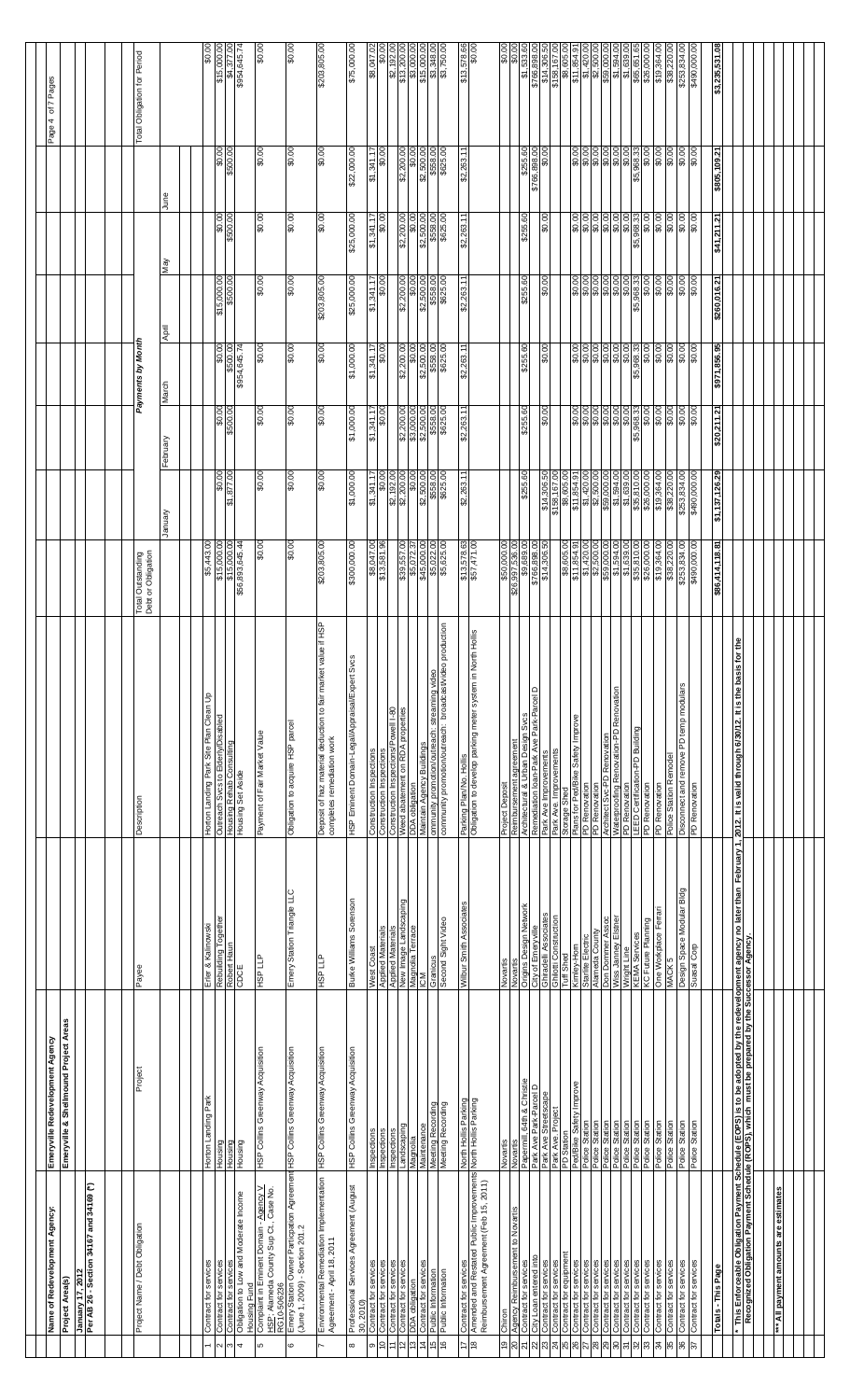| Name of Redevelopment Agency:                                                                      | Emeryville Redevelopment Agency                                                               |                                                   |                                                                                                                                                                                         |                                         |                        |                   |                   |            |          |          | Page 5 of 7 Pages                  |
|----------------------------------------------------------------------------------------------------|-----------------------------------------------------------------------------------------------|---------------------------------------------------|-----------------------------------------------------------------------------------------------------------------------------------------------------------------------------------------|-----------------------------------------|------------------------|-------------------|-------------------|------------|----------|----------|------------------------------------|
| Project Area(s)                                                                                    | Emeryville & Shellmound Project Areas                                                         |                                                   |                                                                                                                                                                                         |                                         |                        |                   |                   |            |          |          |                                    |
| January 17, 2012                                                                                   |                                                                                               |                                                   |                                                                                                                                                                                         |                                         |                        |                   |                   |            |          |          |                                    |
| 67 and 34169 (*)<br>Per AB 26 - Section 3416                                                       |                                                                                               |                                                   |                                                                                                                                                                                         |                                         |                        |                   |                   |            |          |          |                                    |
|                                                                                                    |                                                                                               |                                                   |                                                                                                                                                                                         |                                         |                        |                   |                   |            |          |          |                                    |
| noitia<br>Project Name / Debt Oblig                                                                | Project                                                                                       | Payee                                             | Description                                                                                                                                                                             | Total Outstanding Debt or<br>Obligation |                        |                   | Payments by Month |            |          |          | <b>Total Obligation for Period</b> |
|                                                                                                    |                                                                                               |                                                   |                                                                                                                                                                                         |                                         | January                | March<br>February | April             | Nay        |          | June     |                                    |
| Contract for services                                                                              | Police Station                                                                                | National Const. Renta                             | PD Construction Fence                                                                                                                                                                   | \$1,200.00                              | \$116.67               | \$116.67          | \$116.67          | \$116.67   | \$116.67 | \$116.67 | \$700.02                           |
| Contract for services<br>$\sim$                                                                    | Police Station                                                                                | Vistamation                                       | PD - Furnishings and Equipment                                                                                                                                                          | \$1,461.00                              | \$0.00                 | \$0.00            | \$0.00            | \$0.00     | \$0.00   | \$0.00   | \$0.00                             |
| Contract for services<br>$\infty$                                                                  | Police Station                                                                                | <b>Interior Motions</b>                           | PD - Furnishings and Equipment                                                                                                                                                          | \$27,000.00                             | \$27,000.00            |                   |                   |            |          |          | \$27,000.00                        |
| Contract for services<br>Contract for services<br>4<br>40                                          | Police Station<br>Police Station                                                              | Lyon Workspace Projects<br>Systems and Space Inc. | PD - Furnishings and Equipment<br>PD - Furnishings and Equipment                                                                                                                        | \$5,035.00<br>\$413.00                  | \$5,035.00<br>\$413.00 |                   |                   |            |          |          | \$5,035.00<br><b>\$413.0</b>       |
| Contract for services<br>G                                                                         | Police Station                                                                                | EBMUD                                             | PD Renovations - Utilities                                                                                                                                                              | \$5,500.00                              | \$2,750.00             | \$2,750.00        | \$0.00            | \$0.00     | \$0.00   | \$0.00   | \$5,500.00                         |
| Contract for services                                                                              | Police Station                                                                                | <b>PG&amp;E</b>                                   | PD Renovations - Utilities                                                                                                                                                              | \$5,500.00                              | \$2,750.00             | \$2,750.00        | \$0.00            | \$0.00     | \$0.00   | \$0.00   | \$5,500.00                         |
| Contract for Services<br>∞                                                                         | Police Station                                                                                | On the Move                                       | PD Renovations - moving company                                                                                                                                                         | \$11,000.00                             | \$11,000.00            | \$0.00            | \$0.00            | \$0.00     | \$0.00   | \$0.00   | \$11,000.0                         |
| <b>Contract for Services</b><br>တ                                                                  | Police Station                                                                                | Applied Medical Inc                               | PD Renovations - evidence drying cabinet                                                                                                                                                | \$11,475.00                             | \$11,475.00            |                   |                   |            |          |          | \$11,475.00                        |
| Contract for Services<br>$\tilde{c}$                                                               | Police Station                                                                                | East Bay Supply                                   | PD Renovations - Evidence Refrigerator & Freezer                                                                                                                                        | \$200.00                                | \$200.00               |                   |                   |            |          |          | \$200.00                           |
| 12 Contract for Services<br>Contract for Services<br>$\tilde{=}$                                   | Police Station<br>Police Station                                                              | California Diesel and Power<br>CDW-Government     | PD Renovations - Audio Visual Package<br>PD Renovations - annunciator                                                                                                                   | \$13,000.00                             | \$13,000.00            | \$0.00            | \$0.00            | \$0.00     | \$0.00   | \$0.00   | \$13,000.00                        |
| Contract for services<br>$\frac{3}{2}$                                                             | Police Station                                                                                | City of Emeryville                                | PD Additional furnishings & Appliances                                                                                                                                                  | \$44,000.00<br>\$10,000.00              |                        | \$0.00            | \$0.00            | \$0.00     | \$0.00   | \$0.00   | \$44,000.00<br>$rac{0}{2}$         |
| 14 Contract for services                                                                           | Police Station                                                                                | Motorola                                          | PD Phone Connection                                                                                                                                                                     | \$29,167.00                             | \$29,167.00            | \$0.00            | \$0.00            | \$0.00     | \$0.00   | \$0.00   | \$29,167.00                        |
| 15 Contract for services                                                                           | Police Station                                                                                | East Bay Supply                                   | PD-Furnishings and Equipment                                                                                                                                                            | \$24,000.00                             | \$24,000.00            |                   |                   |            |          |          | \$24,000.00                        |
| Contract for services<br>$\frac{6}{2}$                                                             | Police Station                                                                                | Electronic Innovations                            | PD Site Gate                                                                                                                                                                            | \$135.00                                | \$135.00               |                   |                   |            |          |          | \$135.00                           |
| 17 Contract for services                                                                           | Police Station                                                                                | Pivot Interiors Inc                               | PD-Furnishings and Equipment                                                                                                                                                            | \$24,000.00                             | \$24,000.00            |                   |                   |            |          |          | \$24,000.00                        |
| Contract for services<br>$\frac{8}{2}$                                                             | Police Station                                                                                | Trope Group                                       | PD-Furnishings and Equipment                                                                                                                                                            | \$24,000.00                             | \$24,000.00            |                   |                   |            |          |          | \$24,000.00                        |
| 20 Construction Contract<br>Contract for services<br><b>o</b>                                      | Powell & Frontage Traffic Safety Project<br>Powell & Frontage Traffic Safety Project          | P&D Environmental<br>Sposeto Engr                 | Testing and Analysis Soils<br>Retention                                                                                                                                                 | \$4,008.13<br>\$72.33                   | \$4,008.13             | \$0.00            | \$0.00            | \$0.00     | \$0.00   | \$0.00   | \$4,008.13<br>\$0.00               |
| Contract for services<br>21                                                                        | Powell Streetscape                                                                            | Wallace Roberts & Todd                            | Powell Streetscape Design                                                                                                                                                               | \$35,474.21                             | \$11,168.74            | \$11,168.74       | \$11,168.74       |            |          |          | \$33,506.2                         |
| Improvements Reimbursement Agreement<br>Amended and Restated Public<br>(Feb 15, 2011)<br>$\approx$ | Quiet Railroad Crossings                                                                      |                                                   | Obligation to design and construct quiet railroad crossings                                                                                                                             | \$41,220.00                             |                        |                   |                   |            |          |          |                                    |
| Contract for services<br>23                                                                        | <b>SBTP</b>                                                                                   | Nelson/Nygaard                                    | Public Transit Improve Analysis                                                                                                                                                         | \$4,529.00                              |                        | 80.00             | \$0.00            | \$4,529.00 | \$0.00   | \$0.00   | \$4,529.00                         |
|                                                                                                    |                                                                                               |                                                   |                                                                                                                                                                                         |                                         |                        |                   |                   |            |          |          |                                    |
| <b>Totals - This Page</b>                                                                          |                                                                                               |                                                   | OO.<br>o                                                                                                                                                                                | \$322,389.67                            | \$234,218.54           | \$16,785.41       | \$11,285.41       | \$4,645.67 | \$116.67 | \$116.67 | \$267,168.36                       |
|                                                                                                    | Recognized Obligation Payment Schedule (ROPS), which must be prepared by the Successor Agency |                                                   | * This Enforceable Obligation Payment Schedule (EOPS) is to be adopted by the redevelopment agency no later than February 1, 2012. It is valid through 6/30/12. It is the basis for the |                                         |                        |                   |                   |            |          |          |                                    |
|                                                                                                    |                                                                                               |                                                   |                                                                                                                                                                                         |                                         |                        |                   |                   |            |          |          |                                    |
| are estimates<br>*** All payment amounts                                                           |                                                                                               |                                                   |                                                                                                                                                                                         |                                         |                        |                   |                   |            |          |          |                                    |
|                                                                                                    |                                                                                               |                                                   |                                                                                                                                                                                         |                                         |                        |                   |                   |            |          |          |                                    |
|                                                                                                    |                                                                                               |                                                   |                                                                                                                                                                                         |                                         |                        |                   |                   |            |          |          |                                    |
|                                                                                                    |                                                                                               |                                                   |                                                                                                                                                                                         |                                         |                        |                   |                   |            |          |          |                                    |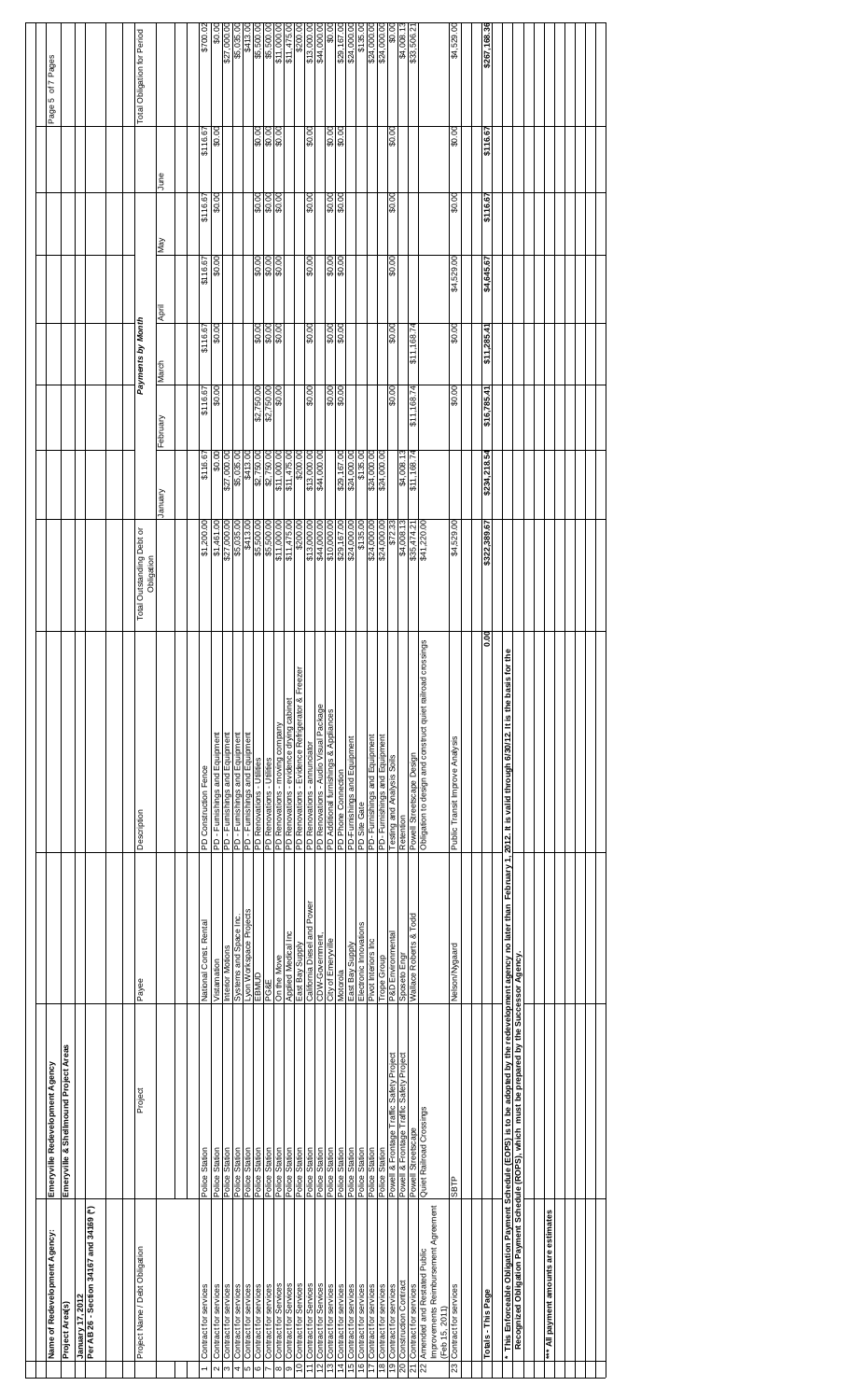| Name of Redevelopment Agency:                                                                | Emeryville Redevelopment Agency                                                                                                                                                                                                                                                                                                 |                                            |                                                                                                        |                                         |                            |                      |                      |                            |             |                       | Page 6 of 7 Pages           |
|----------------------------------------------------------------------------------------------|---------------------------------------------------------------------------------------------------------------------------------------------------------------------------------------------------------------------------------------------------------------------------------------------------------------------------------|--------------------------------------------|--------------------------------------------------------------------------------------------------------|-----------------------------------------|----------------------------|----------------------|----------------------|----------------------------|-------------|-----------------------|-----------------------------|
| Project Area(s)                                                                              | Emeryville & Shellmound Project Areas                                                                                                                                                                                                                                                                                           |                                            |                                                                                                        |                                         |                            |                      |                      |                            |             |                       |                             |
| January 17, 2012                                                                             |                                                                                                                                                                                                                                                                                                                                 |                                            |                                                                                                        |                                         |                            |                      |                      |                            |             |                       |                             |
| Per AB 26 - Section 34167 and 34169 (*)                                                      |                                                                                                                                                                                                                                                                                                                                 |                                            |                                                                                                        |                                         |                            |                      |                      |                            |             |                       |                             |
|                                                                                              |                                                                                                                                                                                                                                                                                                                                 |                                            |                                                                                                        |                                         |                            |                      |                      |                            |             |                       |                             |
| Project Name / Debt Obligation                                                               | Project                                                                                                                                                                                                                                                                                                                         | Payee                                      | Description                                                                                            | Total Outstanding<br>Debt or Obligation |                            |                      | Payments by Month    |                            |             |                       | Total Obligation for Period |
|                                                                                              |                                                                                                                                                                                                                                                                                                                                 |                                            |                                                                                                        |                                         | February<br>January        | March                | April                | May                        | June        |                       |                             |
| Exclusive Right ot Negotiate Agreement                                                       | Site B Redevelopment                                                                                                                                                                                                                                                                                                            | Madison Bay Street LLC                     | Obligation to Negotiate Dispsition of Site B Properties                                                | \$0.00                                  |                            |                      |                      |                            |             |                       | \$0.00                      |
| Amended and Restated Public Improvements<br>Reimbursement Agreement (Feb 15, 2011)<br>$\sim$ | South Bayfront Ped Bike Bridge & Horton Landing Park                                                                                                                                                                                                                                                                            |                                            | Obligation to design and construct South Bayfront Ped Bike                                             | \$10,183,539.00                         |                            |                      |                      |                            |             |                       | \$0.00                      |
|                                                                                              |                                                                                                                                                                                                                                                                                                                                 |                                            | Bridge                                                                                                 |                                         | \$2,911.40                 |                      |                      | \$2,911.40                 | \$2,911.40  |                       | \$17,468.40                 |
| Contract for services<br>Contract for services<br>4                                          | South Bayfront Ped/Bike Bridge<br>South Bayfront Ped/Bike Bridge                                                                                                                                                                                                                                                                | Union Pacific RF<br><b>Biggs Cardosa</b>   | Pedestrian Bridge<br>ed/Bike Bridge<br>South Bayfront<br>South Bayfront                                | \$35,445.00<br>\$17,468.3               | \$945.00                   | \$0.00<br>\$2,911.40 | \$2,911.40<br>\$0.00 | $\frac{80.00}{50}$         | 00.08       | \$0.00<br>\$2,911.40  | \$945.00                    |
| Contract for services<br>ю                                                                   | <b>Transit Center</b>                                                                                                                                                                                                                                                                                                           | Keyser Marston                             | Services<br>Fiscal Analysis                                                                            | \$6,987.55                              | 80.00                      | \$0.00               | \$0.00               | 0.06                       | 00.0\$      | 00.0\$                | \$0.00                      |
| 6 Contract for services                                                                      | <b>Transit Center</b>                                                                                                                                                                                                                                                                                                           | Fieldman Rolapp & Assoc                    | Transit Center Parking<br>Fiscal Svcs for                                                              | \$12,987.55                             | \$1,164.59                 | \$1,164.59           | \$1,164.59           | \$1,164.59                 | \$1,164.59  | \$1,164.59            | \$6,987.54                  |
| Lease for Amtrak Station<br>Lease for Amtrak Station<br>∞                                    | <b>Transit Center</b><br>Transit Center                                                                                                                                                                                                                                                                                         | Wareham Development Corp<br>Alameda County | PA to develop Emeryville Amtrak Stn<br>for Amtrak Stn<br>Property Taxes                                | \$339,300.00<br>\$630,000.00            | \$13,750.00                | \$13,750.00          | \$13,750.00          | \$13,000.00<br>\$13,750.00 | \$13,750.00 | \$13,750.00           | \$13,000.00<br>\$82,500.00  |
| თ                                                                                            | Transit Center Public Parking                                                                                                                                                                                                                                                                                                   | Emery Station Associates LLC               | Obligation to cooperate with approval and means of                                                     |                                         |                            |                      |                      |                            |             |                       | \$0.00                      |
| 10 Amended and Restated Public Improvements                                                  | Transit Center Public Parking                                                                                                                                                                                                                                                                                                   | City of Emeryville                         | Costs to construct 125 structured public parking spaces<br>financing construction of parking structure | \$4,230,952.00                          |                            |                      |                      |                            |             |                       | \$0.00                      |
| Reimbursement Agreement (Feb 15, 2011)<br>Contract for services<br>Ξ                         | Triangle Traffic Calming                                                                                                                                                                                                                                                                                                        | Sposeto Engineering                        | Calming<br>Triangle Traffic C                                                                          | \$17,300.00                             | \$0.00                     |                      | \$0.00               |                            |             |                       | \$0.00                      |
| 12 Contract for services                                                                     | Triangle Traffic Calming                                                                                                                                                                                                                                                                                                        | Ghilotti Brothers                          | Calming<br>Triangle Traffic                                                                            | \$371,040.00                            | \$371,040.00               | 80.00                | \$0.00               | \$0.00                     | \$0.00      | $\frac{$0.00}{00.00}$ | \$371,040.00                |
| <b>Construction Contract</b><br>$\frac{3}{2}$                                                | Triangle traffic Calming                                                                                                                                                                                                                                                                                                        | Chilotti Bros                              | Retention                                                                                              | \$4,256.59<br>\$8,465.45                |                            |                      | \$4,256.59           |                            |             |                       | \$4,256.59<br>\$8,465.45    |
| 14 Construction Contract                                                                     | Triangle traffic Calming                                                                                                                                                                                                                                                                                                        |                                            | Retention                                                                                              |                                         | \$8,465.45                 |                      |                      |                            |             |                       |                             |
| <b>Construction Contract</b><br>$\frac{15}{2}$                                               | Triangle traffic Calming                                                                                                                                                                                                                                                                                                        | Ghilotti Bros<br>Ghilotti Bros             | Retention                                                                                              | \$29,693.35<br>\$15,821.15              | \$15,821.15<br>\$29,693.35 |                      |                      |                            |             |                       | \$15,821.15<br>\$29,693.35  |
| 17 Contract For Services<br>Construction Contract<br>16                                      | Triangle Traffic Calming Project<br>Triangle traffic Calming                                                                                                                                                                                                                                                                    | P&D Environmental                          | Triangle Traffic Calming Project<br>Retention                                                          | \$1,750.00                              |                            |                      |                      |                            |             |                       | \$0.00                      |
| Professional Services Agreement (August 30, 2010)<br>$\frac{8}{16}$                          | Various                                                                                                                                                                                                                                                                                                                         | Burke Williams Sorenson                    | elating to former redevelopment projects<br>Legal Services                                             | \$0.00                                  |                            |                      |                      |                            |             |                       | \$0.00                      |
| 19 Professional Services Agreement (September 1, 2010)                                       | Various                                                                                                                                                                                                                                                                                                                         | Cox Castle Nicholsen                       | Legal services relating to environmental hazardous                                                     | \$0.00                                  |                            |                      |                      |                            |             |                       | \$0.00                      |
| 20 Contract for services                                                                     | Various                                                                                                                                                                                                                                                                                                                         | Simon & Associates                         | Bay Friendly Landscape Svcs                                                                            | \$5,340.00                              | \$963.00                   | \$890.00             | \$890.00             | \$890.00                   | \$890.00    | \$890.00              | \$5,413.00                  |
| Contract for services<br>$\overline{2}$                                                      | Various                                                                                                                                                                                                                                                                                                                         | West Coast Code Consultants                | PW Inspections                                                                                         | \$8,047.00                              | \$507.83                   | \$507.83             | \$507.83             | \$507.83                   | \$507.83    | \$507.83              | \$3,046.98                  |
| 22 Contract for services                                                                     | Various                                                                                                                                                                                                                                                                                                                         | Kimley-Horn                                | Plans for Ped/Bike Safety Improve                                                                      | \$11,854.91                             | \$0.00                     | \$0.00               | \$0.00               | \$0.00                     | \$0.00      | \$0.00                | \$0.00                      |
| Totals - This Page                                                                           |                                                                                                                                                                                                                                                                                                                                 |                                            |                                                                                                        | \$15,930,247.92                         | \$445,261.77               | \$19,223.82          | \$23,480.41          | \$32,223.82                | \$19,223.82 | \$19,223.82           | \$558,637.46                |
|                                                                                              | . This Enforceable Obligation Payment Scheckel eith ein seide der de beide der de der de versien der de versien der de versien der de versien der an der de versien der de versien der de versien der de versien der de versi<br>Recognized Obligation Payment Schedule (ROPS), which must be prepared by the Successor Agency. |                                            |                                                                                                        |                                         |                            |                      |                      |                            |             |                       |                             |
|                                                                                              |                                                                                                                                                                                                                                                                                                                                 |                                            |                                                                                                        |                                         |                            |                      |                      |                            |             |                       |                             |
| *** All payment amounts are estimates                                                        |                                                                                                                                                                                                                                                                                                                                 |                                            |                                                                                                        |                                         |                            |                      |                      |                            |             |                       |                             |
|                                                                                              |                                                                                                                                                                                                                                                                                                                                 |                                            |                                                                                                        |                                         |                            |                      |                      |                            |             |                       |                             |
|                                                                                              |                                                                                                                                                                                                                                                                                                                                 |                                            |                                                                                                        |                                         |                            |                      |                      |                            |             |                       |                             |
|                                                                                              |                                                                                                                                                                                                                                                                                                                                 |                                            |                                                                                                        |                                         |                            |                      |                      |                            |             |                       |                             |
|                                                                                              |                                                                                                                                                                                                                                                                                                                                 |                                            |                                                                                                        |                                         |                            |                      |                      |                            |             |                       |                             |
|                                                                                              |                                                                                                                                                                                                                                                                                                                                 |                                            |                                                                                                        |                                         |                            |                      |                      |                            |             |                       |                             |
|                                                                                              |                                                                                                                                                                                                                                                                                                                                 |                                            |                                                                                                        |                                         |                            |                      |                      |                            |             |                       |                             |
|                                                                                              |                                                                                                                                                                                                                                                                                                                                 |                                            |                                                                                                        |                                         |                            |                      |                      |                            |             |                       |                             |
|                                                                                              |                                                                                                                                                                                                                                                                                                                                 |                                            |                                                                                                        |                                         |                            |                      |                      |                            |             |                       |                             |
|                                                                                              |                                                                                                                                                                                                                                                                                                                                 |                                            |                                                                                                        |                                         |                            |                      |                      |                            |             |                       |                             |